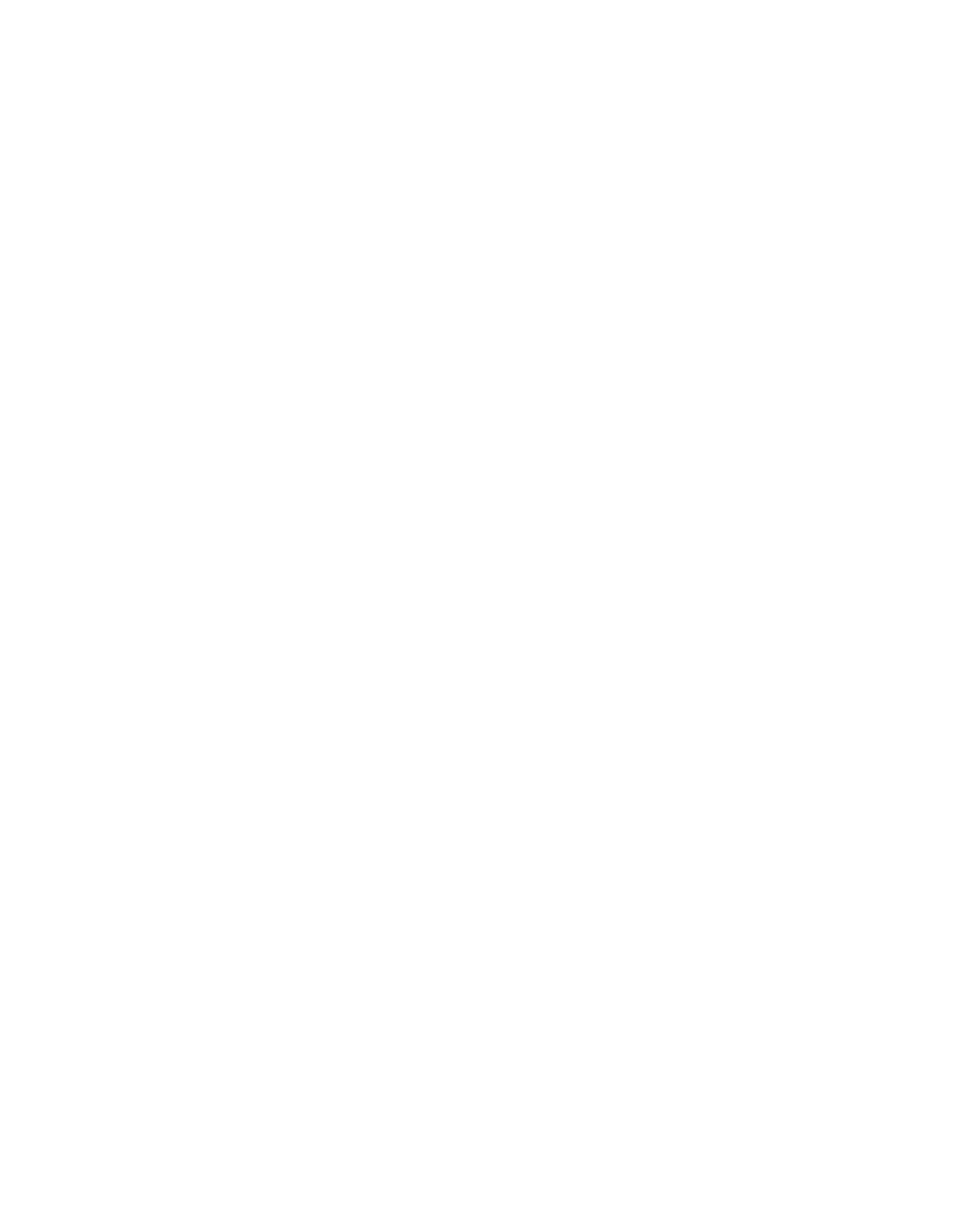# **PYTHON TUTORIALS**

| 1 | <b>DaisyKit Python</b><br>1.1<br>1.2                             | $\mathbf{1}$<br>1<br>$\overline{2}$ |  |  |  |  |
|---|------------------------------------------------------------------|-------------------------------------|--|--|--|--|
| 2 | <b>Python: Face Detection</b>                                    |                                     |  |  |  |  |
| 3 | <b>Python: Human Pose</b>                                        |                                     |  |  |  |  |
| 4 | <b>Python: Background Matting</b>                                |                                     |  |  |  |  |
| 5 | <b>Python: Hand Pose Detection</b>                               |                                     |  |  |  |  |
| 6 | <b>Python: Barcode Detection</b><br>11                           |                                     |  |  |  |  |
| 7 | 13<br><b>Python: Object Detection</b>                            |                                     |  |  |  |  |
| 8 | DaisyKit C++<br>8.1<br>8.2<br>8.3                                | 15<br>15<br>15<br>16                |  |  |  |  |
| 9 | <b>C++: Face Detection</b><br>9.1<br>1. Sequential flow<br>9.2   | 17<br>17<br>18                      |  |  |  |  |
|   | 10 C++: Human Pose                                               | 21                                  |  |  |  |  |
|   | 11 C++: Background Matting                                       | 23                                  |  |  |  |  |
|   | 12 C++: Hand Pose Detection                                      | 25                                  |  |  |  |  |
|   | 13 C++: Barcode Detection                                        | 27                                  |  |  |  |  |
|   | 14 C++: Object Detection                                         | 29                                  |  |  |  |  |
|   | <b>15 Daisykit Android</b><br>15.3<br><b>16 Model references</b> | 31<br>31<br>32<br>32<br>33          |  |  |  |  |
|   |                                                                  |                                     |  |  |  |  |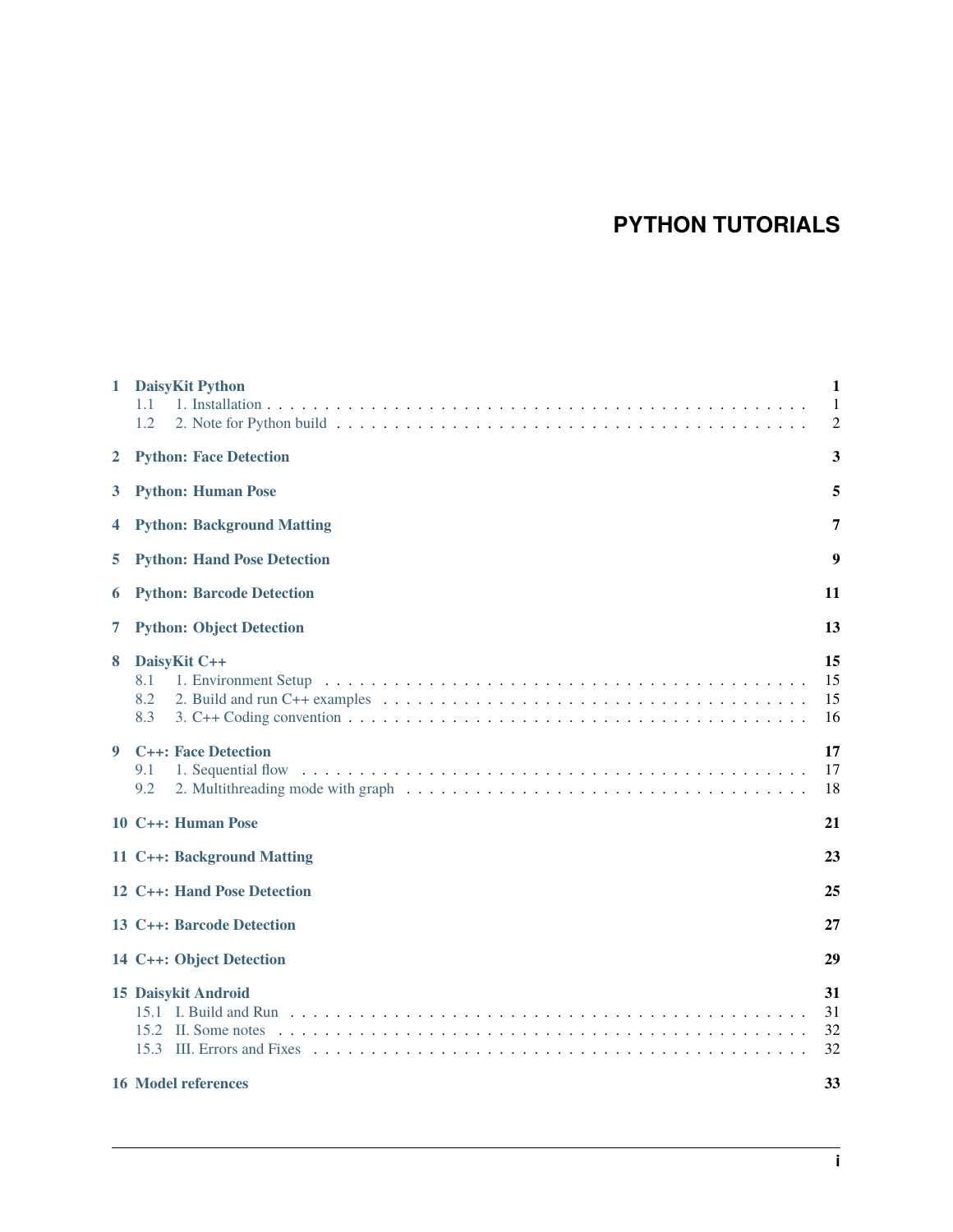| <b>17 Contribution Guidelines</b><br>35 |  |  |  |  |  |  |  |
|-----------------------------------------|--|--|--|--|--|--|--|
|                                         |  |  |  |  |  |  |  |
|                                         |  |  |  |  |  |  |  |
|                                         |  |  |  |  |  |  |  |
|                                         |  |  |  |  |  |  |  |
|                                         |  |  |  |  |  |  |  |
|                                         |  |  |  |  |  |  |  |
| 18 Indices and tables                   |  |  |  |  |  |  |  |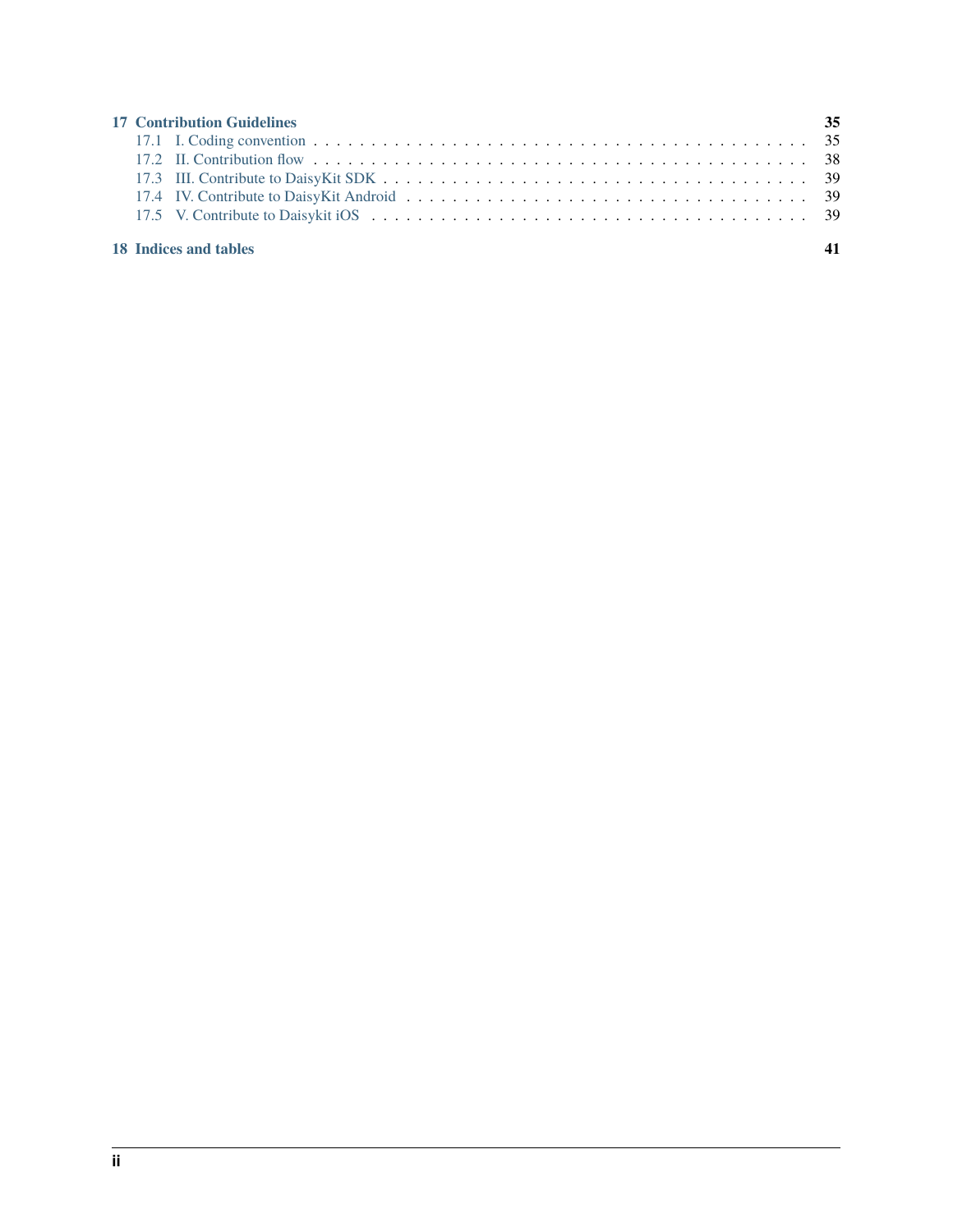### **DAISYKIT PYTHON**

#### <span id="page-4-0"></span><https://pypi.org/project/daisykit/>

Daisykit is an easy AI toolkit for software engineers to integrate pretrained AI models and pipelines into their projects. You DON'T need to be an AI engineer to build AI software. This open source project includes:

- **Daisykit SDK C++**, the core of models and algorithms in NCNN deep learning framework.
- **Daisykit Python** wrapper for easy integration with Python.
- **Daisykit Android** Example app demonstrate how to use Daisykit SDK in Android.

# <span id="page-4-1"></span>**1.1 1. Installation**

#### **For Windows:**

```
pip3 install daisykit
```
#### **For Ubuntu:**

• Install dependencies

```
sudo apt install pybind11-dev # Pybind11 - For Python/C++ Wrapper
sudo apt install libopencv-dev # For OpenCV
sudo apt install libvulkan-dev # Optional - For GPU support
```
• Install DaisyKit (compile from source)

```
pip3 install --upgrade pip # Ensure pip is updated
pip3 install daisykit
```
#### **For other platforms:**

- Install OpenCV, Pybind11 and Vulkan development package (if you want GPU support)
- Install DaisyKit (compile from source)

```
pip3 install --upgrade pip # Ensure pip is updated
pip3 install daisykit
```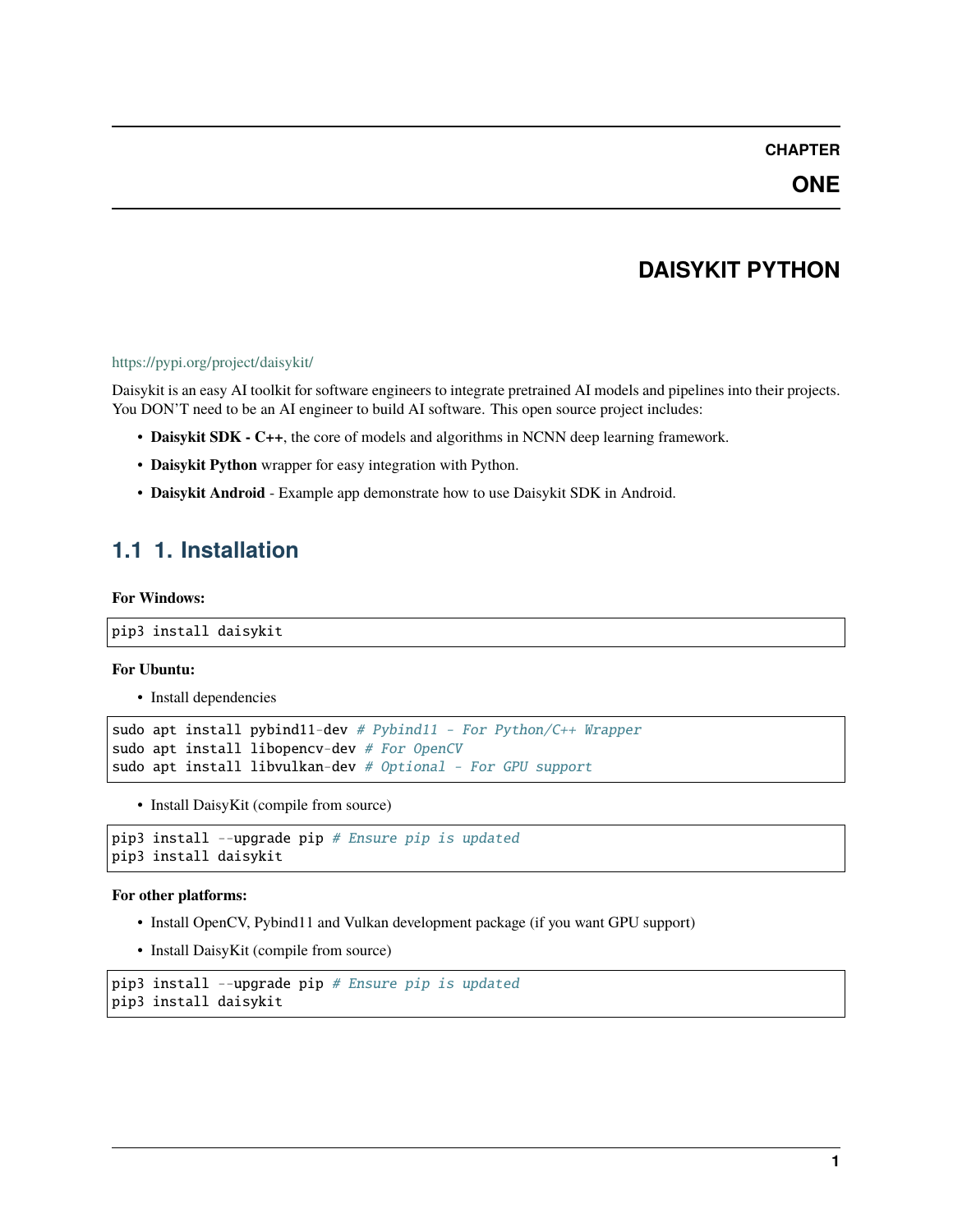### <span id="page-5-0"></span>**1.2 2. Note for Python build**

Current CD (continuous delivery) flow is partial, which means we only have prebuilt linux wheels for x86\_64 and for Windows.

- Prebuilt wheels for linux x86\_64 are built with Github actions.
- Windows wheels (64bit) are built manually on a local machine.
- macOS prebuilt wheels are not available for now. However, you can install dependencies (OpenCV, Vulkan) manually, then install Daisykit with pip command.

We will be happy if you can make a pull request to make the CD build fully automated. A good choice is using Github flow for all building tasks.

#### **Current steps for Windows build:**

```
bash ./build_tools/py_windows/build_dk_all_pythons_windows.sh
bash ./build_tools/py_windows/build_dk_python_source_dist.sh
bash ./build_tools/upload_pypi.sh
```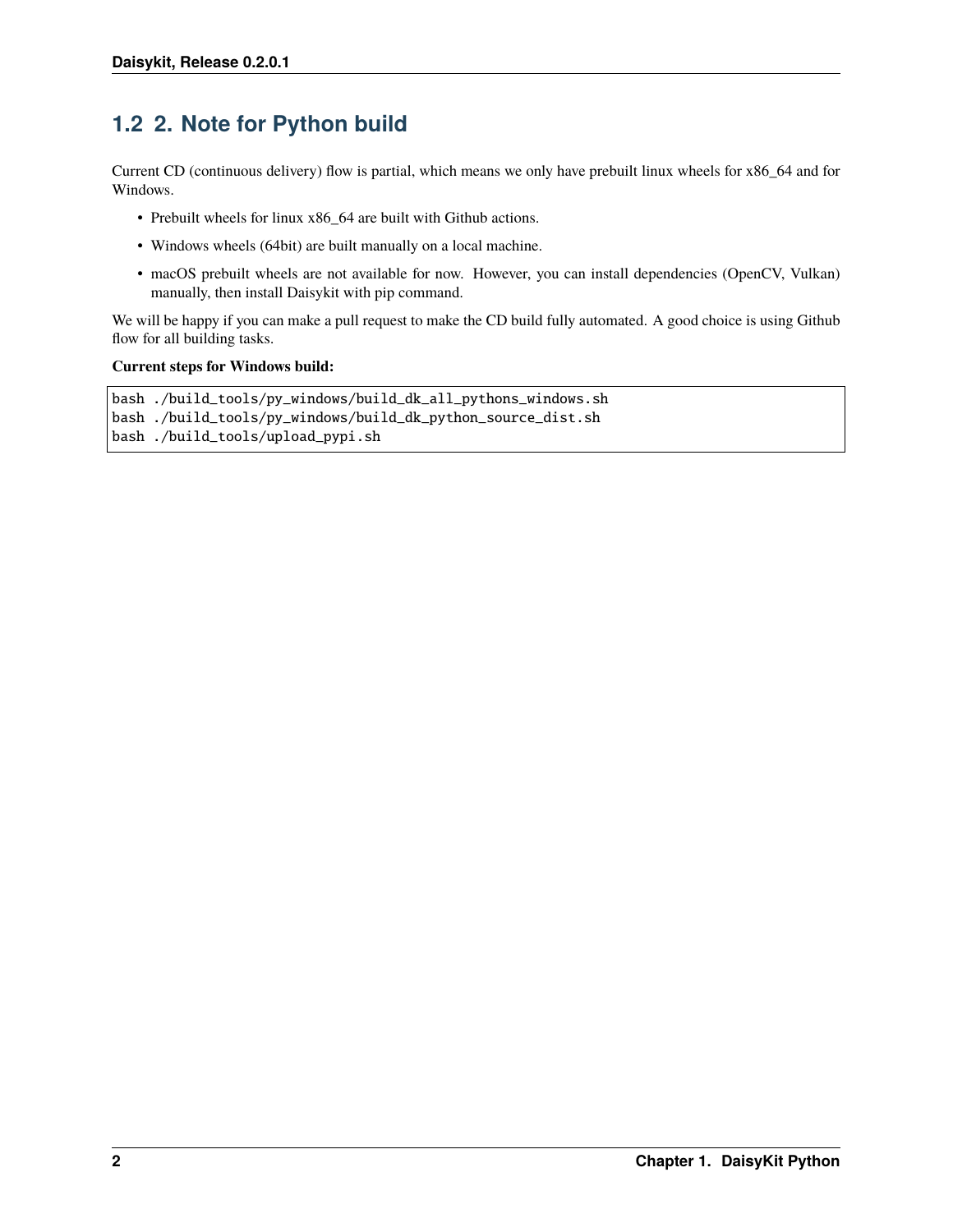# **PYTHON: FACE DETECTION**

<span id="page-6-0"></span>Face detector flow in Daisykit contains a face detection model based on *[YOLO Fastest](https://github.com/dog-qiuqiu/Yolo-Fastest)* and a facial landmark detection model based on *[PFLD](https://github.com/polarisZhao/PFLD-pytorch)*. In addition, to encourage makers to join hands in the fighting with COVID-19, we selected a face detection model that can recognize people wearing face masks or not.

**Step 1: Face Detection** (YOLO Fastest)

**Step 2: Facial Landmark Detection (PFLD)** 

Let's see into the source code below to understand how to run this model with your webcam. First, we initialize the flow with a config dictionary. It contains information about the models used in the flow. get\_asset\_file() function will automatically download the models and weights files from *<https://github.com/DaisyLabSolutions/daisykit-assets>*, so you don't have to care about downloading them manually. The downloading only happens the first time we use the models. After that, you can run this code offline. You also can download all files yourself and put the paths to file in instead of get\_asset\_file(<assets address>). If you don't need facial landmark output, set with\_landmark to False.

```
import cv2
import json
from daisykit.utils import get_asset_file, to_py_type
import daisykit
config = {
    "face_detection_model": {
        "model": get_asset_file("models/face_detection/yolo_fastest_with_mask/yolo-
\rightarrowfastest-opt.param"),
        "weights": get_asset_file("models/face_detection/yolo_fastest_with_mask/yolo-
˓→fastest-opt.bin"),
        "input_width": 320,
        "input_height": 320,
        "score_threshold": 0.7,
        "iou_threshold": 0.5,
        "use_gpu": False
    },
    "with_landmark" True,
    "facial_landmark_model": {
        "model": get_asset_file("models/facial_landmark/pfld-sim.param"),
        "weights": get_asset_file("models/facial_landmark/pfld-sim.bin"),
        "input_width": 112,
```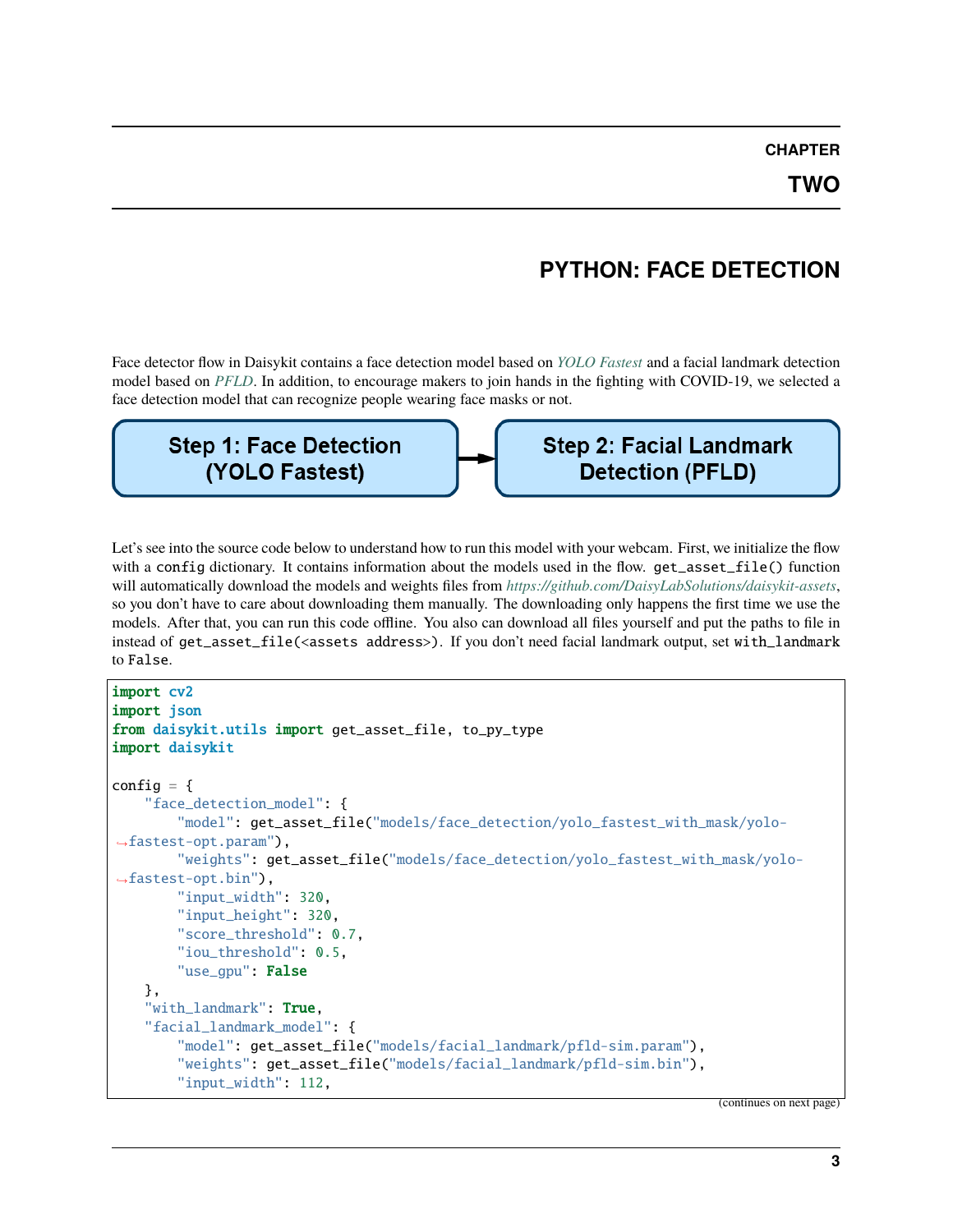```
"input_height": 112,
        "use_gpu": False
   }
}
face_detector_flow = daisykit.FaceDetectorFlow(json.dumps(config))
# Open video stream from webcam
vid = cv2.VideoCapture(0)while(True):
    # Capture the video frame
   ret, frame = vid.read()
   frame = cv2.cvtColor(frame, cv2.COLOR_BGR2RGB)
   faces = face_detector_flow.Process(frame)
    # for face in faces:
    # print([face.x, face.y, face.w, face.h,
    # face.confidence, face.wearing_mask_prob])
   face_detector_flow.DrawResult(frame, faces)
   frame = cv2.cvtColor(frame, cv2.COLOR_RGB2BGR)
   # Convert faces to Python list of dict
   faces = to.py_type(faces)# Display the resulting frame
   cv2.imshow('frame', frame)
   # The 'q' button is set as the
   # quitting button you may use any
    # desired button of your choice
   if cv2.waitKey(1) & 0xFF == ord('q'):
       break
# After the loop release the cap object
vid.release()
# Destroy all the windows
cv2.destroyAllWindows()
```
All flows in Daisykit are initialized by a configuration string. Therefore we use **json.dumps()** to convert the config dictionary to a string. For example, in face detector flow:

face\_detector\_flow = daisykit.FaceDetectorFlow(json.dumps(config))

Run the flow to get detected faces by:

faces = face\_detector\_flow.Process(frame)

You can use the **DrawResult**() method to visualize the result or write a drawing function yourself. This AI flow can be used in DIY projects such as *[smart COVID-19 camera](https://github.com/vietanhdev/smart-face-mask-cam)* or Snap-chat-like camera decorators.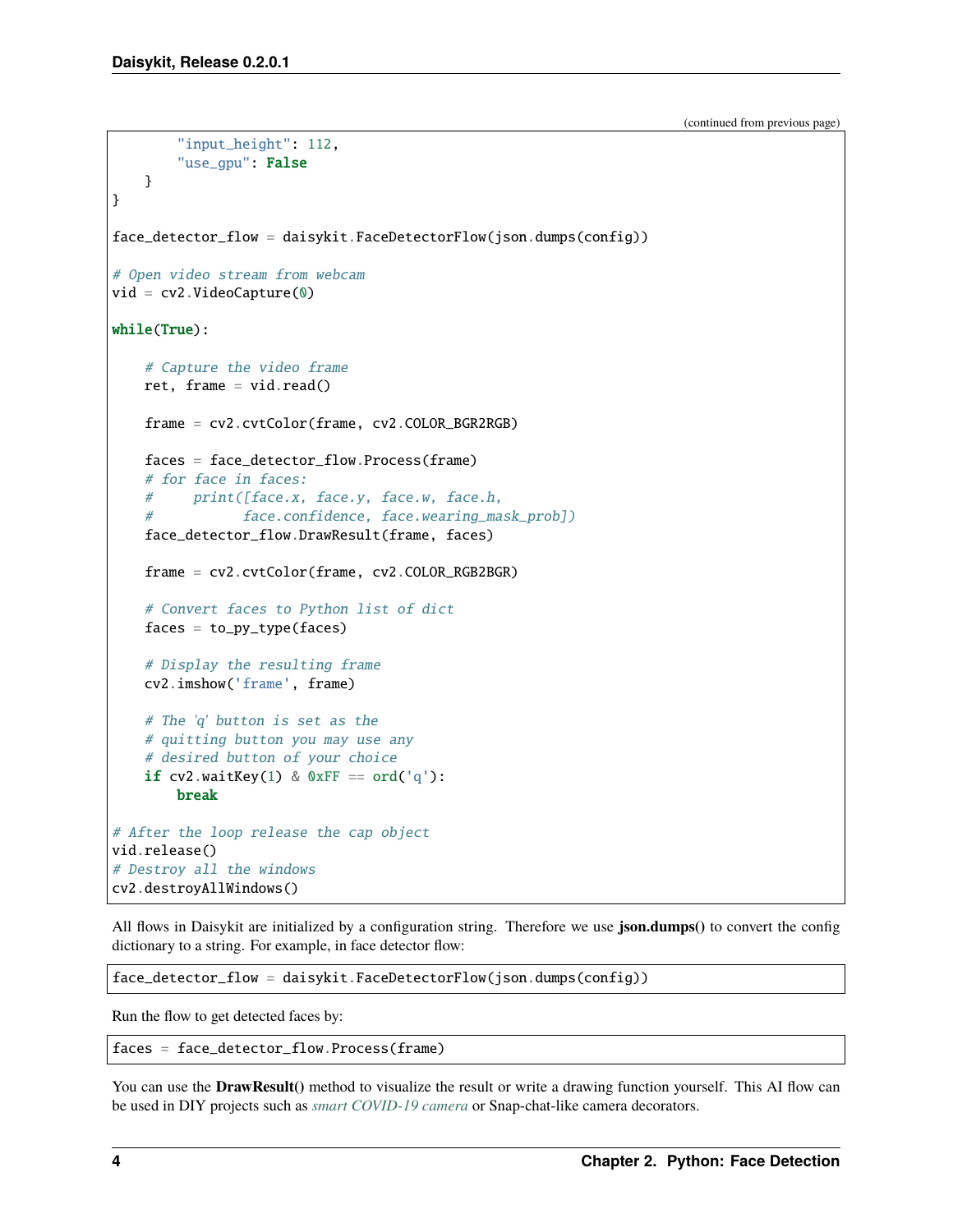**THREE**

### **PYTHON: HUMAN POSE**

<span id="page-8-0"></span>The human pose detector module contains an SSD-MobileNetV2 body detector and a ported Google MoveNet model for human keypoints. This module can be applied in fitness applications and AR games.

### **Step 1: Body Detection** (SSD-MobileNetV2)

**Step 2: Human Pose Detection (MoveNet)** 

**Source code:**

```
import cv2
import json
from daisykit.utils import get_asset_file, to_py_type
from daisykit import HumanPoseMoveNetFlow
config = {
    "person_detection_model": {
        "model": get_asset_file("models/human_detection/ssd_mobilenetv2.param"),
        "weights": get_asset_file("models/human_detection/ssd_mobilenetv2.bin"),
        "input_width": 320,
        "input_height": 320,
        "use_gpu": False
    },
    "human_pose_model": {
        "model": get_asset_file("models/human_pose_detection/movenet/lightning.param"),
        "weights": get_asset_file("models/human_pose_detection/movenet/lightning.bin"),
        "input_width": 192,
        "input_height": 192,
        "use_gpu": False
    }
}
human_pose_flow = HumanPoseMoveNetFlow(json.dumps(config))
# Open video stream from webcam
vid = cv2.VideoCapture(0)
while(True):
```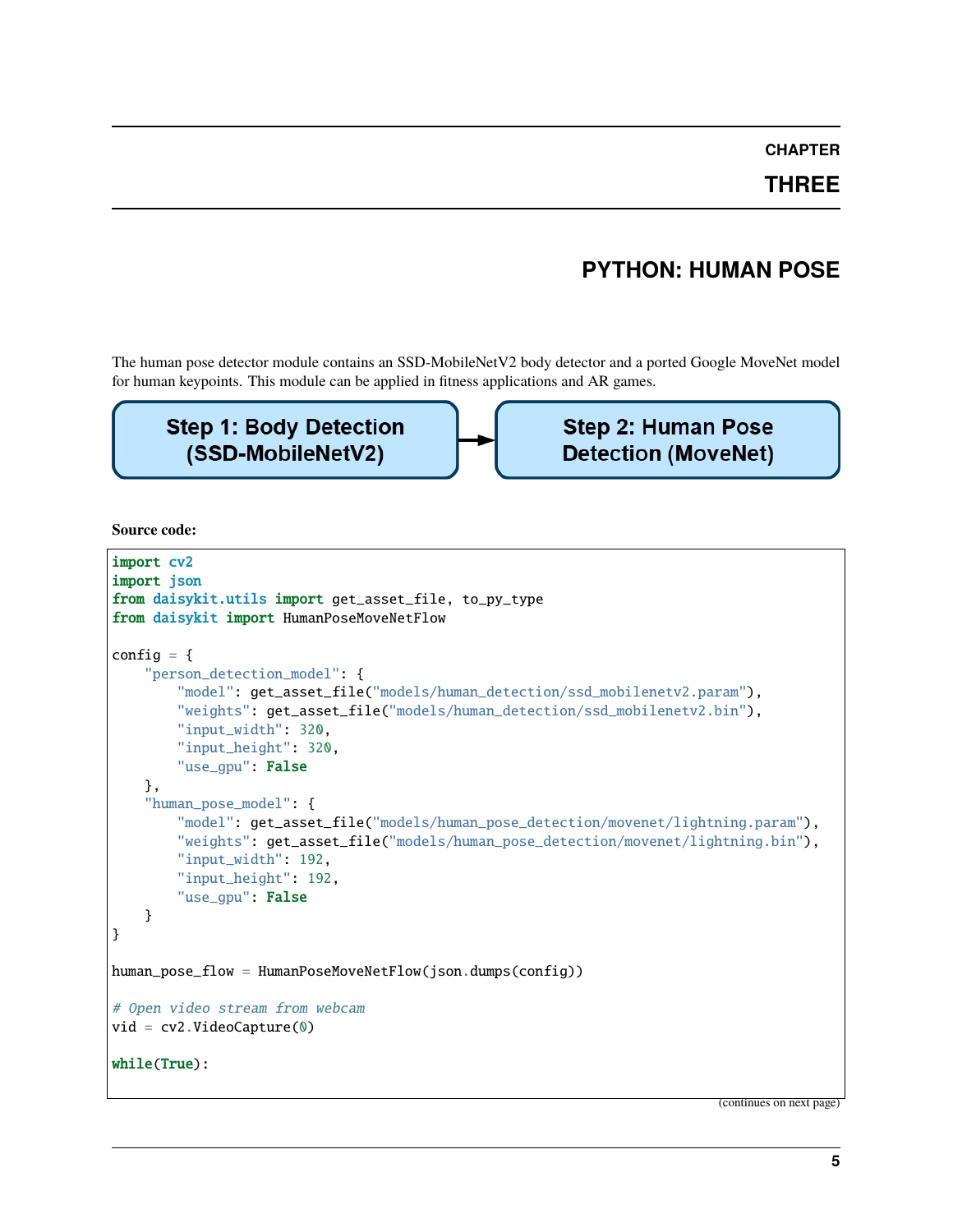```
# Capture the video frame
ret, frame = vid.read()
frame = cv2.cvtColor(frame, cv2.COLOR_BGR2RGB)
poses = human_pose_flow.Process(frame)
human_pose_flow.DrawResult(frame, poses)
frame = cv2.cvtColor(frame, cv2.COLOR_RGB2BGR)
# Convert poses to Python list of dict
poses = to_py_type(poses)
# Display the result frame
cv2.imshow('frame', frame)
# Press 'q' to exit
if cv2.waitKey(1) & 0xFF == ord('q'):
   break
```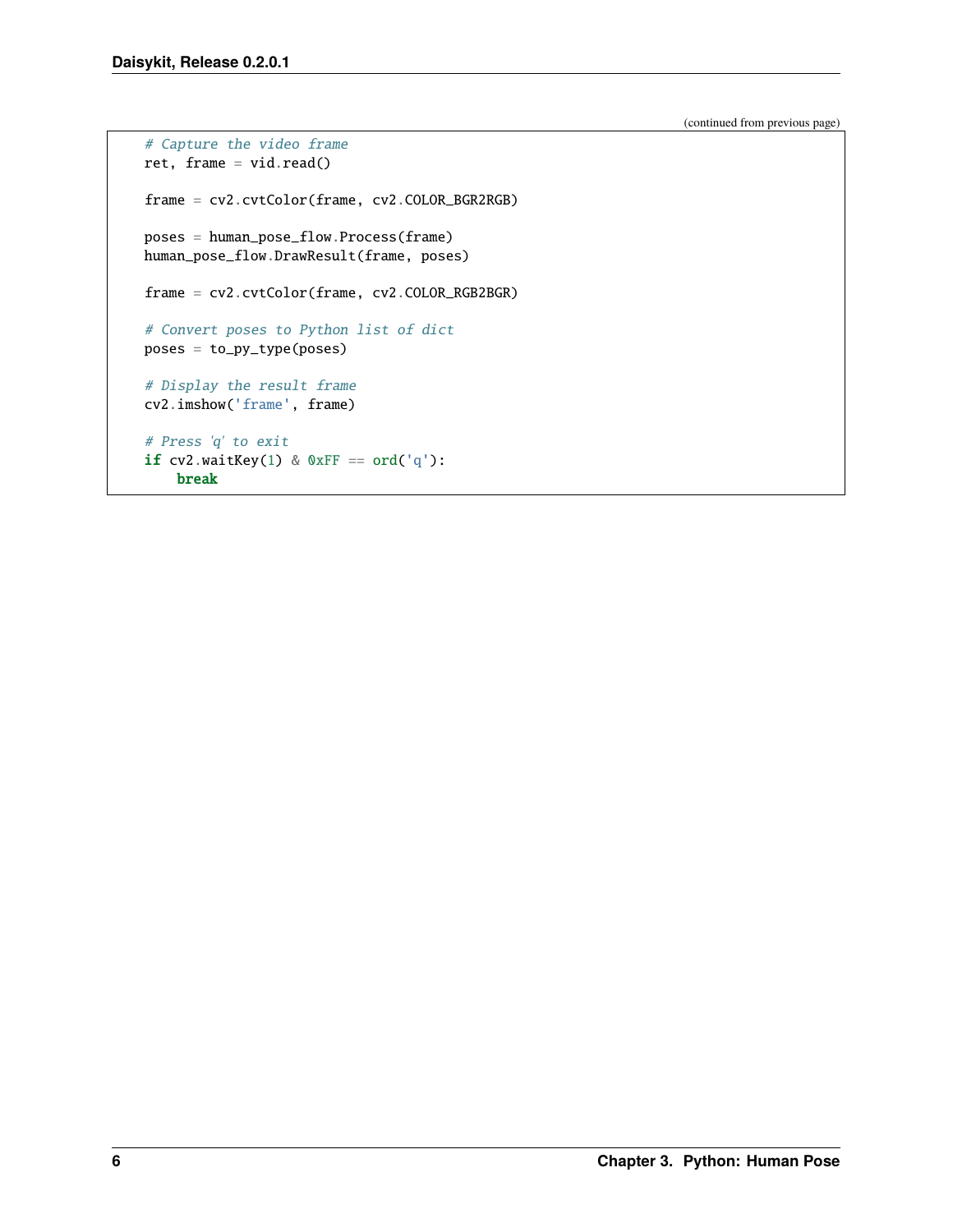### **PYTHON: BACKGROUND MATTING**

<span id="page-10-0"></span>Background matting use only one segmentation model to generate a human body mask. This mask can figure out which pixels belong to humans and which belong to the background. This output can be used for background replacement (like in the Google Meet app). The segmentation model was taken from *[this implementation](https://github.com/nihui/ncnn-webassembly-portrait-segmentation)* by *[nihui](https://github.com/nihui)*, the author of the NCNN framework. The author also has a webpage for a live demo on web browsers.

*<https://github.com/nihui/ncnn-webassembly-portrait-segmentation>*.

**Source code:**

```
import cv2
import json
from daisykit.utils import get_asset_file
from daisykit import BackgroundMattingFlow
config = \{"background_matting_model": {
        "model": get_asset_file("models/background_matting/erd/erdnet.param"),
        "weights": get_asset_file("models/background_matting/erd/erdnet.bin"),
        "input_width": 256,
        "input_height": 256,
        "use_gpu": False
   }
}
# Load background
default_bg_file = get\_asset_file("images/background.jpg")background = cv2 .imread(default_bq_file)background = cv2.cvtColor(background, cv2.COLOR_BGR2RGB)
background_matting_flow = BackgroundMattingFlow(json.dumps(config), background)
# Open video stream from webcam
vid = cv2.VideoCapture(0)while(True):
    # Capture the video frame
   ret, frame = vid.read()image = cv2.cvtColor(frame, cv2.COLOR_BGR2RGB)
```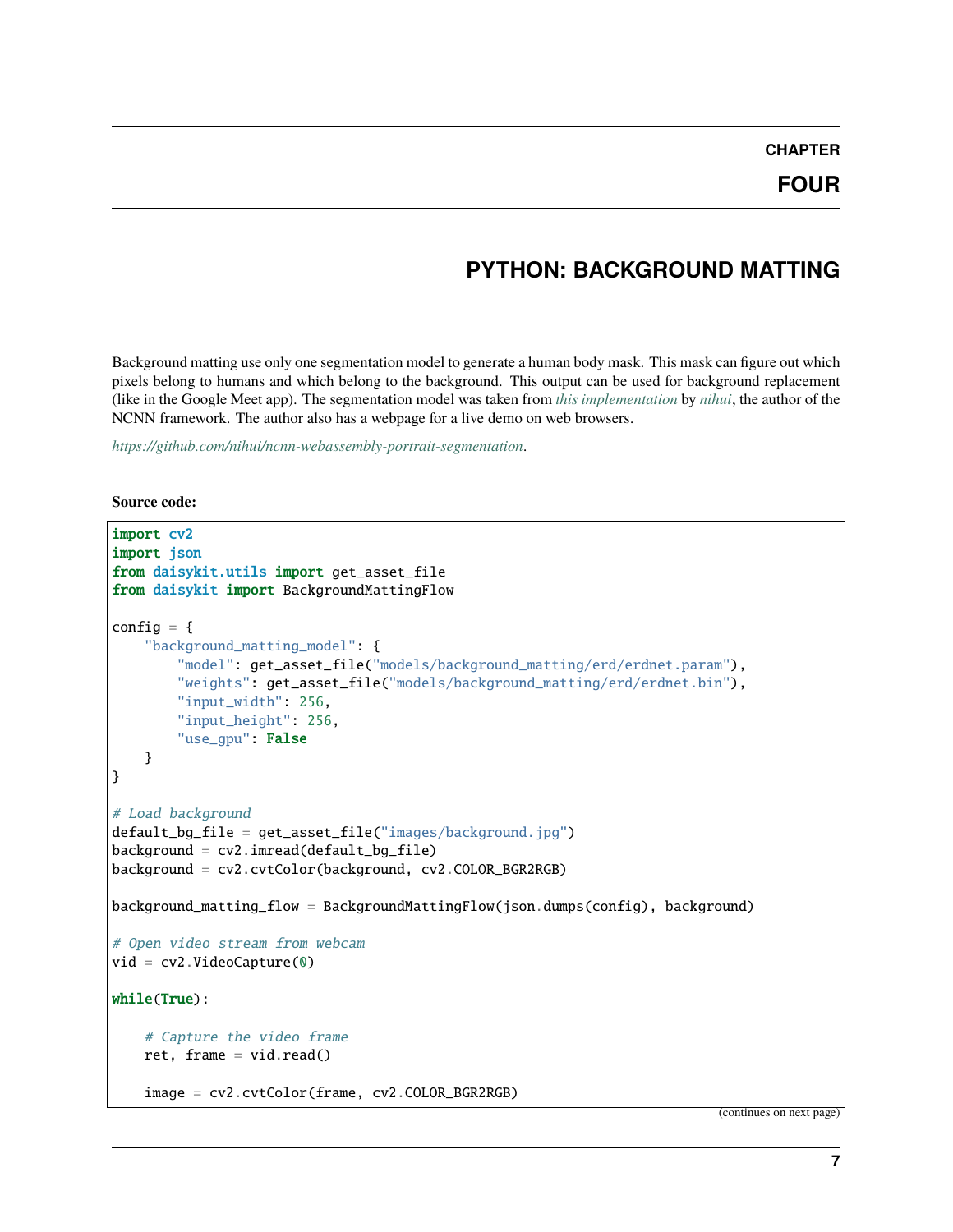```
mask = background_matting_flow.Process(image)
background_matting_flow.DrawResult(image, mask)
image = cv2.cvtColor(image, cv2.COLOR_RGB2BGR)
# Display the result frame
cv2.imshow('frame', frame)
cv2.imshow('result', image)
# Press 'q' to exit
if cv2.waitKey(1) & 0xFF == ord('q'):
   break
```
In the source code, we use get\_asset\_file("images/background.jpg") to download the default background. You can use another image for the background by replacing it with a path to an image file.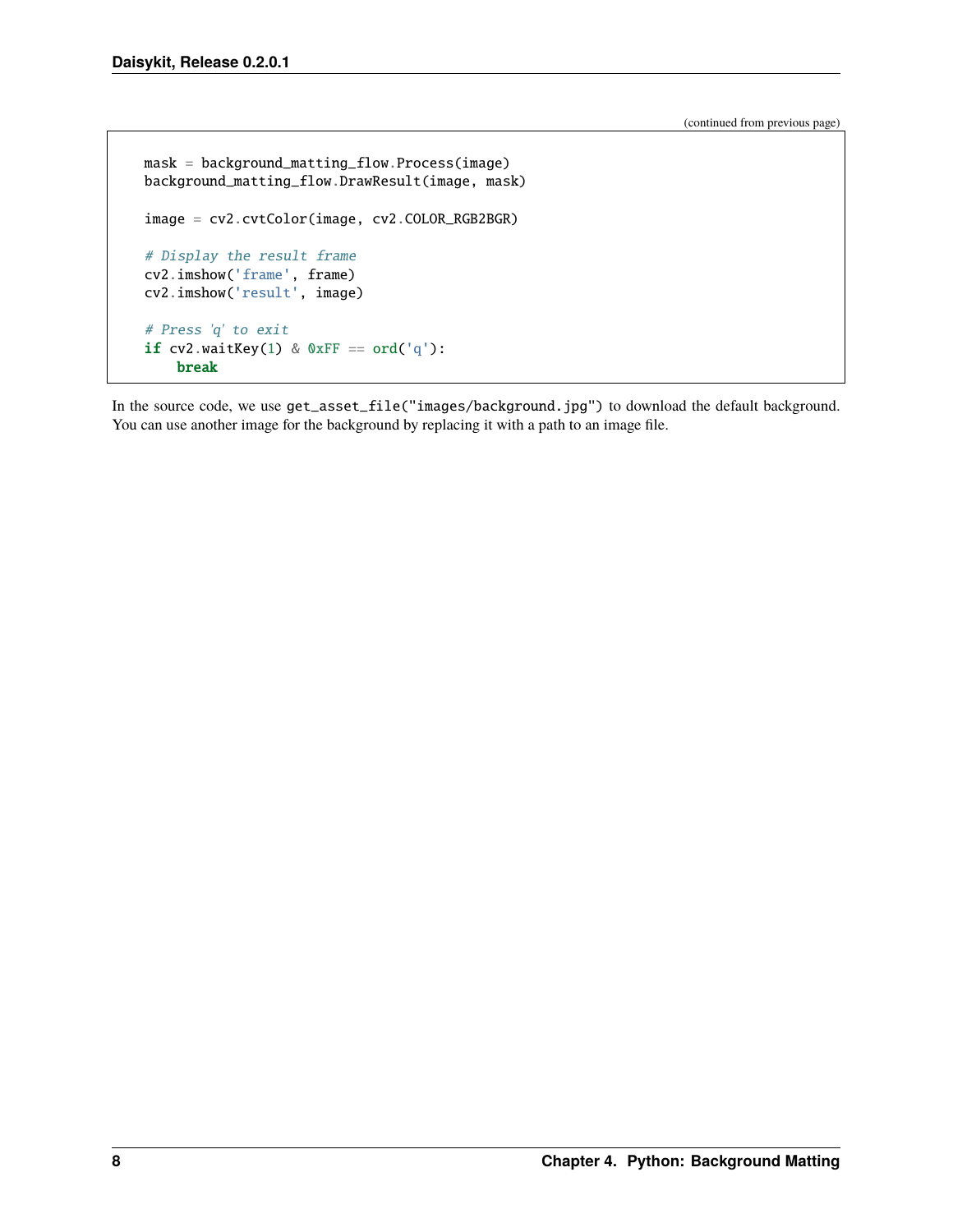# **PYTHON: HAND POSE DETECTION**

<span id="page-12-0"></span>The hand pose detection flow comprises two models: a hand detection model based on YOLOX and a 3D hand pose detection model released by Google this November. Thanks to *[FeiGeChuanShu](https://github.com/FeiGeChuanShu)* for the effort in early model conversion.

# **Step 1: Hand Detection** (YOLOX)

**Step 2: Hand Pose Detection** (Google 3D Hand Pose)

This hand pose flow can be used in AR games, hand gesture control, and many cool DIY projects.

**Source code:**

```
import cv2
import json
from daisykit.utils import get_asset_file, to_py_type
from daisykit import HandPoseDetectorFlow
config = {
    "hand_detection_model": {
        "model": get_asset_file("models/hand_pose/yolox_hand_swish.param"),
        "weights": get_asset_file("models/hand_pose/yolox_hand_swish.bin"),
        "input_width": 256,
        "input_height": 256,
        "score_threshold": 0.45,
        "iou_threshold": 0.65,
        "use_gpu": False
   },
    "hand_pose_model": {
        "model": get_asset_file("models/hand_pose/hand_lite-op.param"),
        "weights": get_asset_file("models/hand_pose/hand_lite-op.bin"),
        "input_size": 224,
        "use_gpu": False
   }
}
flow = HandPoseDetectorFlow(json.dumps(config))
# Open video stream from webcam
vid = cv2.VideoCapture(0)
```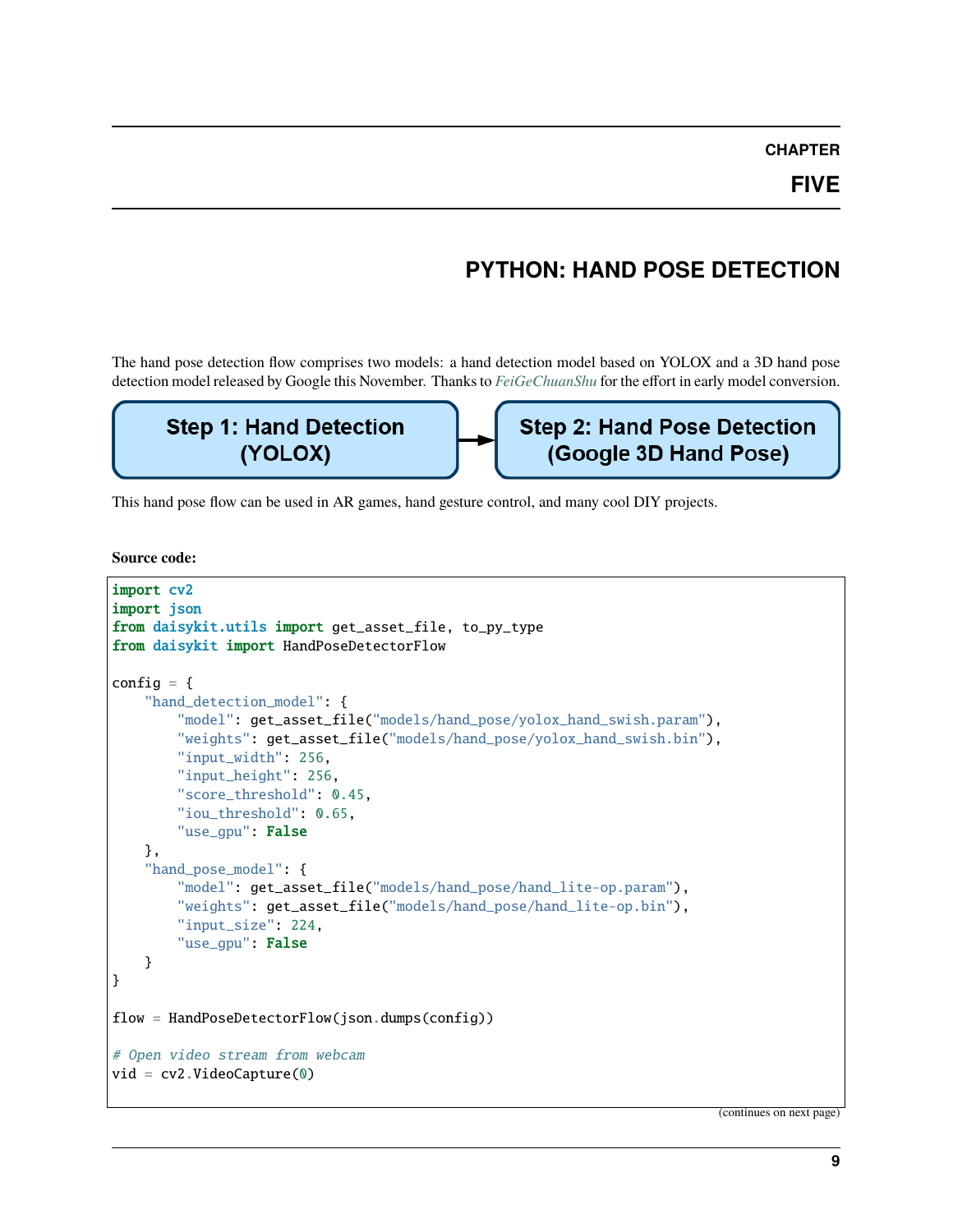```
while(True):
   # Capture the video frame
   ret, frame = vid.read()
   frame = cv2.cvtColor(frame, cv2.COLOR_BGR2RGB)
   poses = flow.Process(frame)
   flow.DrawResult(frame, poses)
   frame = cv2.cvtColor(frame, cv2.COLOR_RGB2BGR)
   # Convert poses to Python list of dict
   poses = to_py_type(poses)
   # Display the result frame
   cv2.imshow('frame', frame)
   # Press 'q' to exit
   if cv2.waitKey(1) & 0xFF == ord('q'):
       break
```
In the above source code, input\_width and input\_height of the hand\_detection\_model can be adjusted for speed/accuracy trade-off.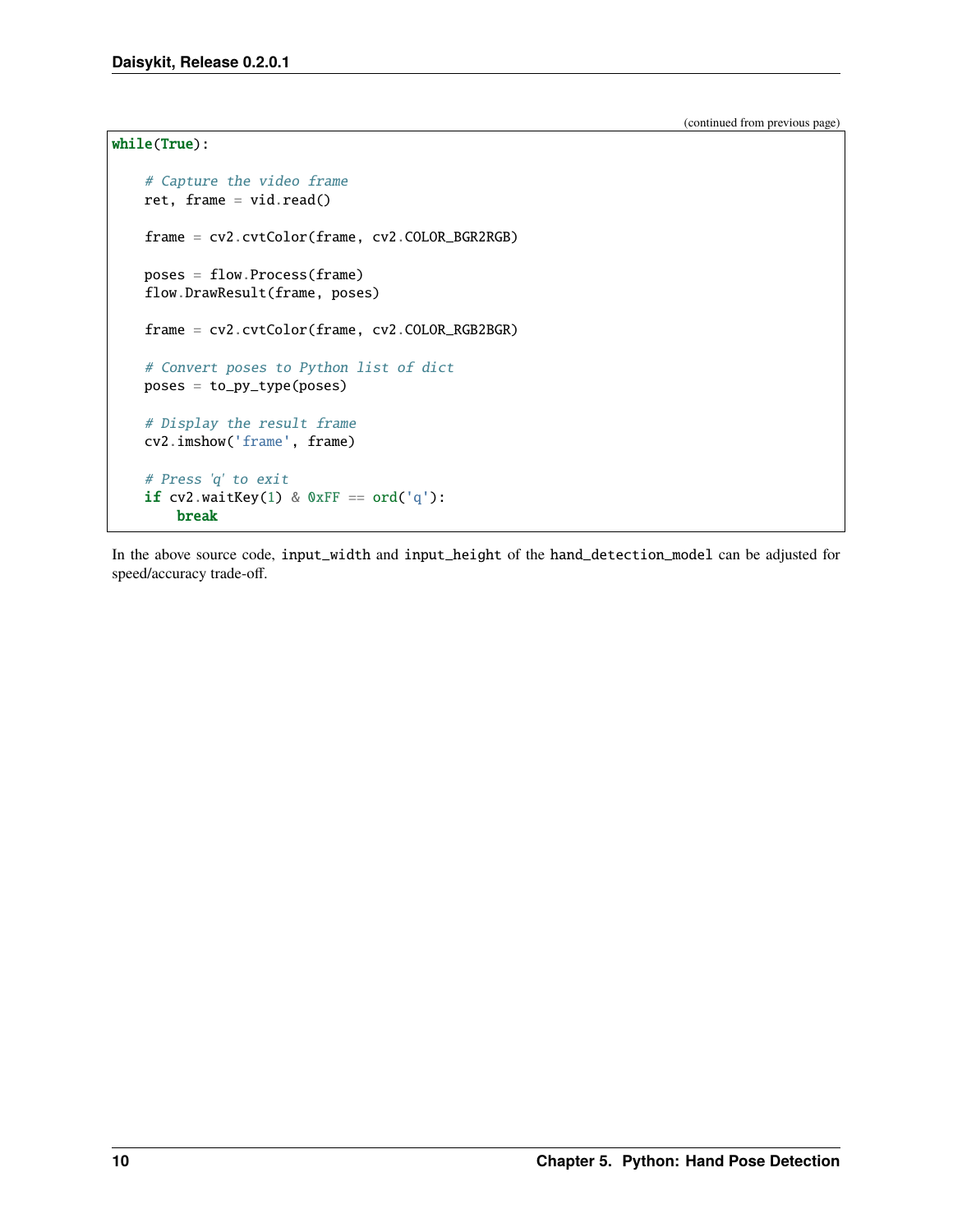### **PYTHON: BARCODE DETECTION**

<span id="page-14-0"></span>Barcodes can be used in a wide range of robotics and software applications. That's why we integrated a barcode reader into Daisykit. The core algorithms of the barcode reader are from *[the Zxing-CPP project](https://github.com/nu-book/zxing-cpp)*. This barcode processor can read QR codes and bar codes in different formats.

#### **Source code:**

```
import cv2
import json
from daisykit.utils import get_asset_file
from daisykit import BarcodeScannerFlow
config = \{"try_harder": True,
    "try_rotate": True
}
barcode_scanner_flow = BarcodeScannerFlow(json.dumps(config))
# Open video stream from webcam
vid = cv2.VideoCapture(0)while(True):
    # Capture the video frame
    ret, frame = vid.read()
    frame = cv2.cvtColor(frame, cv2.COLOR_BGR2RGB)
    result = barcode_scanner_flow.Process(frame, draw=True)
    frame = cv2.cvtColor(frame, cv2.COLOR_RGB2BGR)
    # Display the result frame
    cv2.imshow('frame', frame)
    # Press 'q' to exit
    if cv2.waitKey(1) & 0xFF == ord('q'):
        break
```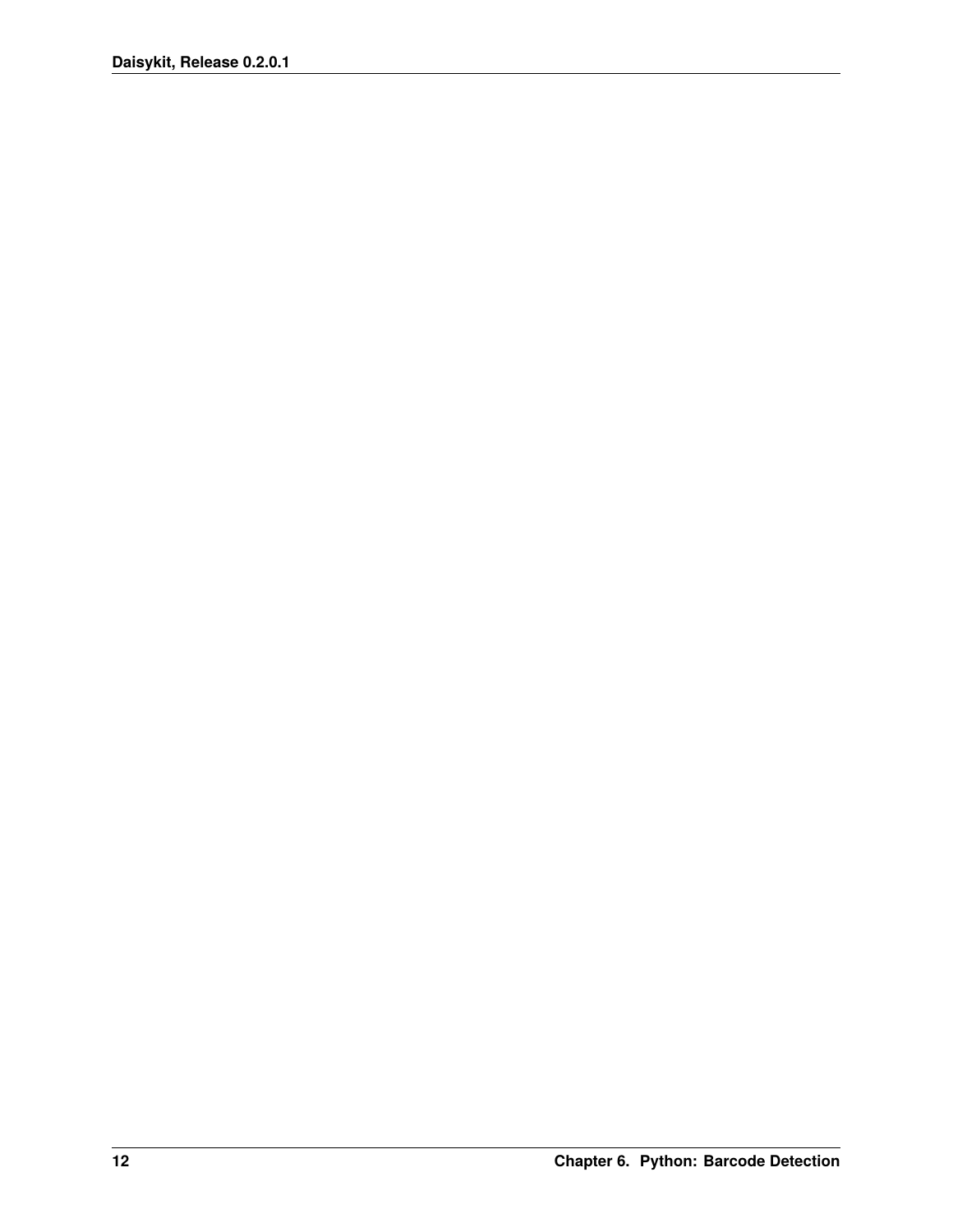#### **SEVEN**

### **PYTHON: OBJECT DETECTION**

<span id="page-16-0"></span>A general-purpose object detector based on *[YOLOX](https://github.com/Megvii-BaseDetection/YOLOX)* is integrated with Daisykit. The models are trained on the COCO dataset using the *[official repository of YOLOX](https://github.com/Megvii-BaseDetection/YOLOX)*. You can retrain the model with your custom dataset and convert it to NCNN format, which can be integrated into Daisykit easily.

#### **Source code:**

```
import cv2
import json
from daisykit.utils import get_asset_file, to_py_type
from daisykit import ObjectDetectorFlow
config = {
    "object_detection_model": {
        "model": get_asset_file("models/object_detection/yolox-tiny.param"),
        "weights": get_asset_file("models/object_detection/yolox-tiny.bin"),
        "input_width": 416,
        "input_height": 416,
        "score_threshold": 0.5,
        "iou_threshold": 0.8,
        "use_gpu" False,
        "class_names": [
            "person", "bicycle", "car", "motorcycle", "airplane", "bus", "train", "truck
˓→", "boat", "traffic light",
            "fire hydrant", "stop sign", "parking meter", "bench", "bird", "cat", "dog",
˓→"horse", "sheep", "cow",
            "elephant", "bear", "zebra", "giraffe", "backpack", "umbrella", "handbag",
˓→"tie", "suitcase", "frisbee",
            "skis", "snowboard", "sports ball", "kite", "baseball bat", "baseball glove",
˓→ "skateboard", "surfboard",
            "tennis racket", "bottle", "wine glass", "cup", "fork", "knife", "spoon",
˓→"bowl", "banana", "apple",
            "sandwich", "orange", "broccoli", "carrot", "hot dog", "pizza", "donut",
˓→"cake", "chair", "couch",
            "potted plant", "bed", "dining table", "toilet", "tv", "laptop", "mouse",
˓→"remote", "keyboard", "cell phone",
            "microwave", "oven", "toaster", "sink", "refrigerator", "book", "clock",
˓→"vase", "scissors", "teddy bear",
            "hair drier", "toothbrush"
        \mathbf{I}
```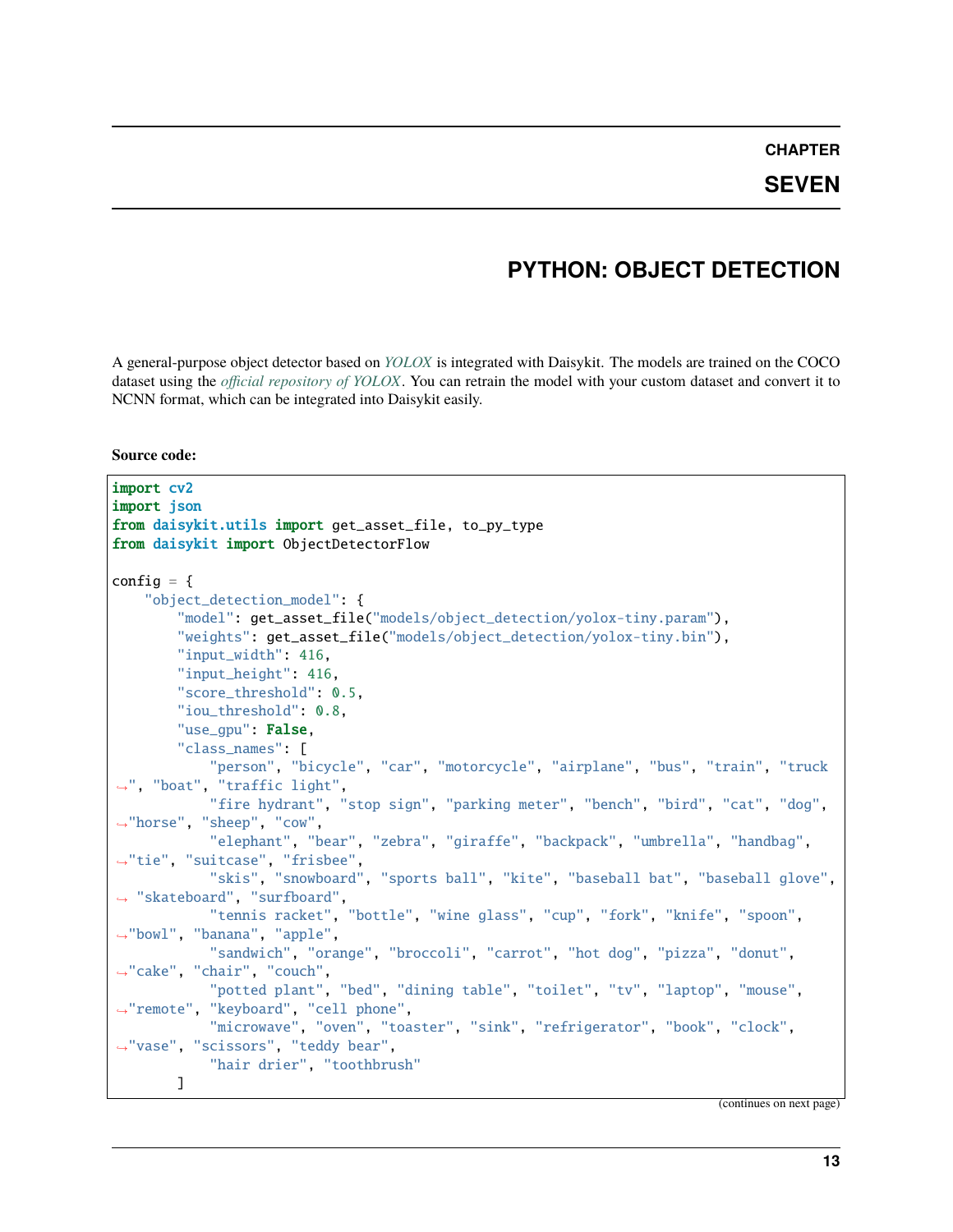```
}
}
flow = ObjectDetectorFlow(json.dumps(config))
# Open video stream from webcam
vid = cv2.VideoCapture(0)
while(True):
   # Capture the video frame
   ret, frame = vid.read()
   frame = cv2.cvtColor(frame, cv2.COLOR_BGR2RGB)
   poses = flow.Process(frame)
   flow.DrawResult(frame, poses)
   frame = cv2.cvtColor(frame, cv2.COLOR_RGB2BGR)
   # Convert poses to Python list of dict
   poses = to_py_type(poses)
   # Display the result frame
   cv2.imshow('frame', frame)
   # Press 'q' to exit
   if cv2.waitKey(1) & 0xFF == ord('q'):
       break
```
If you have any difficulty running the examples above, we prepared a Colab environment to try them without setting up a local environment.

Access our Colab notebook at: https://colab.research.google.com/drive/1LFg3xcoFr3wxuJmn3c4LEJiW2G7oP7F5#scrollTo=2BLn9Ofa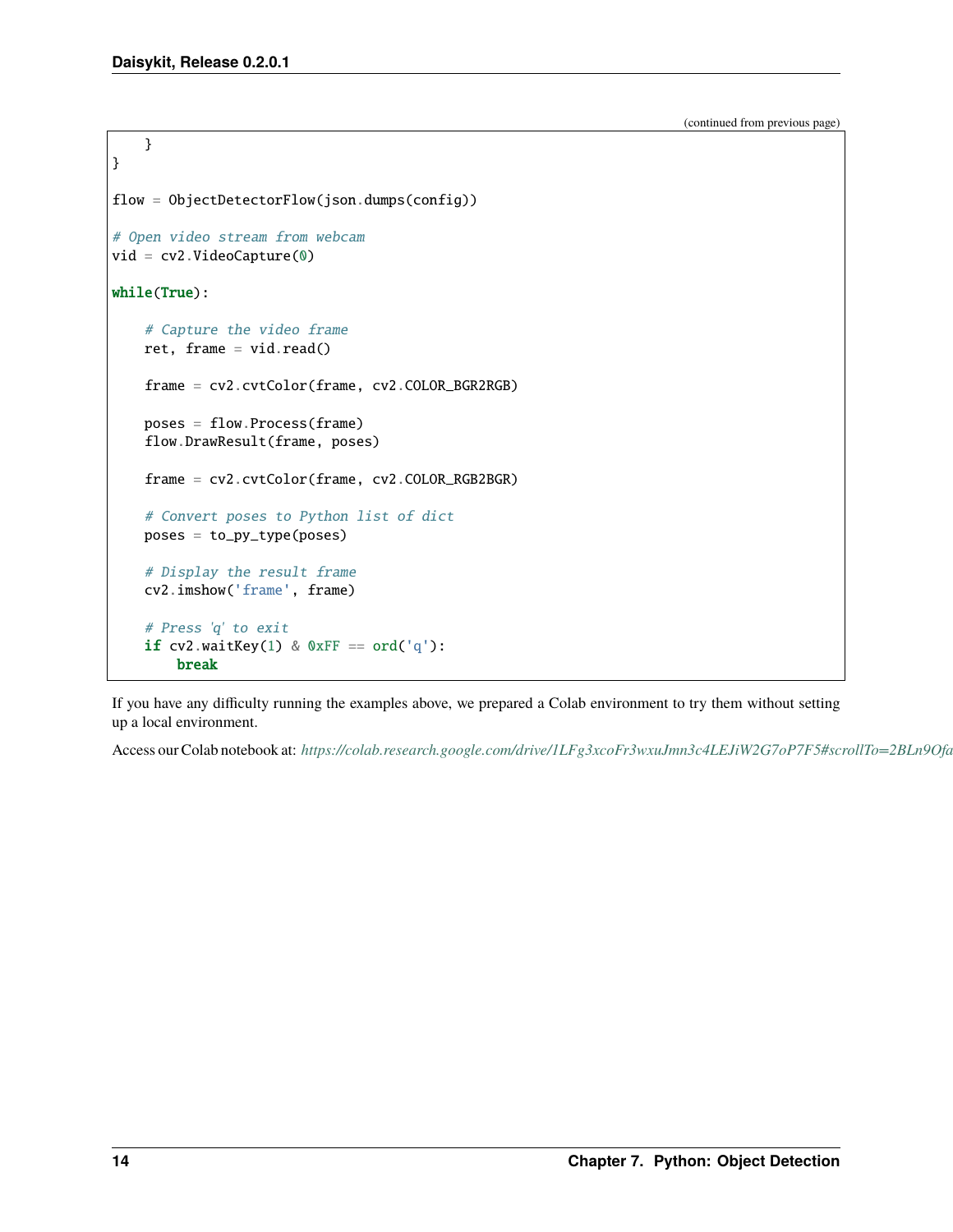**EIGHT**

### **DAISYKIT C++**

<span id="page-18-0"></span>**Daisykit SDK - C++** is the core of models and algorithms in NCNN deep learning framework. Using C++ code provides often provides the best performance for the algorithms.

### <span id="page-18-1"></span>**8.1 1. Environment Setup**

#### **8.1.1 Ubuntu**

Install packages from Terminal

```
sudo apt install -y build-essential libopencv-dev
sudo apt install -y libvulkan-dev vulkan-utils
sudo apt install -y mesa-vulkan-drivers # For Intel GPU support
```
#### **8.1.2 Windows**

For Windows, Visual Studio 2019 + Git Bash is recommended.

- Download and extract OpenCV from [the official website,](https://opencv.org/releases/) and add OpenCV\_DIR to path.
- Download [precompiled NCNN.](https://github.com/Tencent/ncnn/releases)

### <span id="page-18-2"></span>**8.2 2. Build and run C++ examples**

Clone the source code:

```
git clone https://github.com/DaisyLabSolutions/daisykit.git --recursive
cd daisykit
```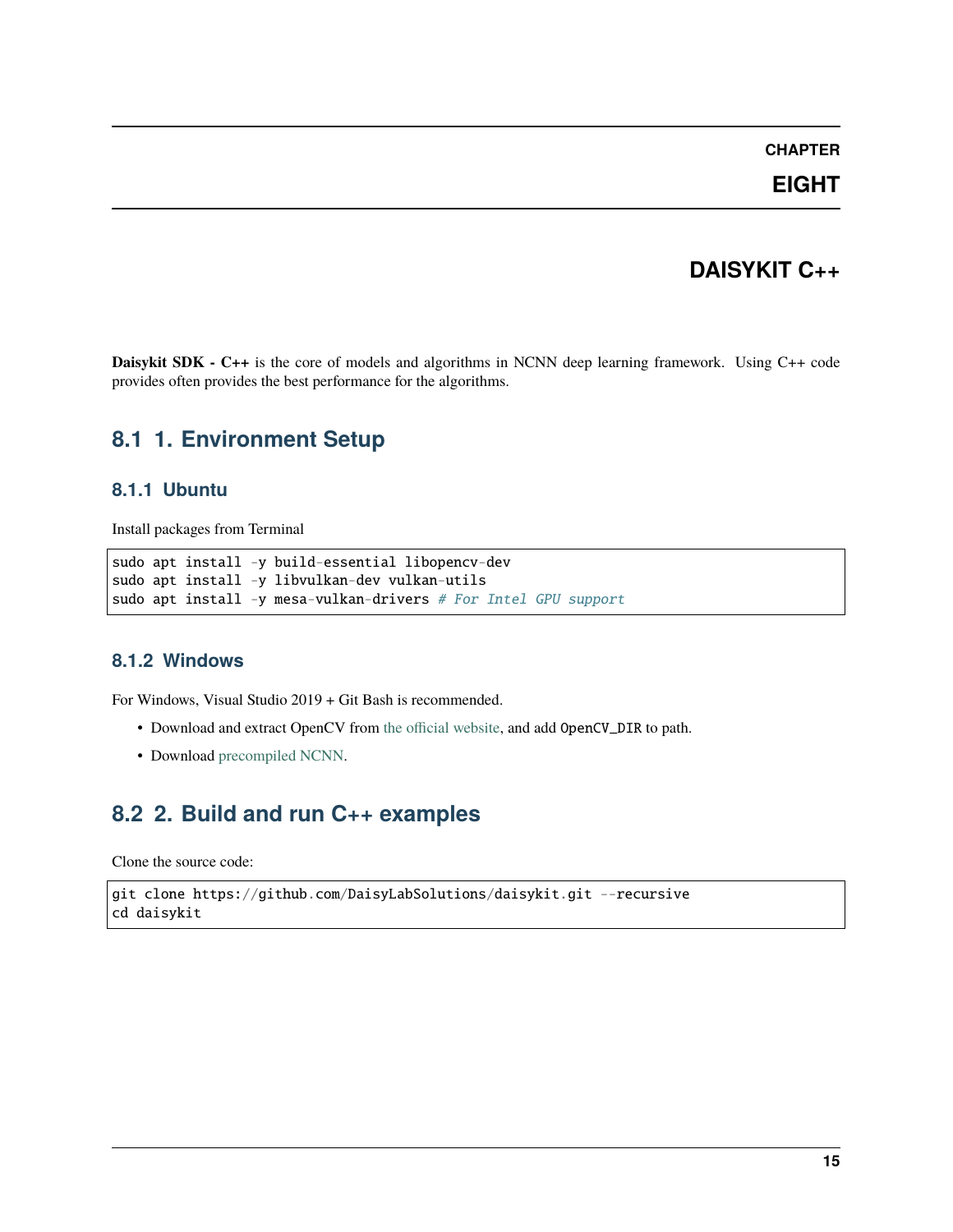### **8.2.1 Ubuntu**

Build Daisykit:

```
mkdir build
cd build
cmake .. -Dncnn_FIND_PATH="<path to ncnn lib>"
make
```
Run face detection example:

```
./bin/demo_face_detector_graph
```
If you dont specify ncnn\_FIND\_PATH, NCNN will be built from scratch.

#### **8.2.2 Windows**

Build Daisykit:

```
mkdir build
cd build
cmake -G "Visual Studio 16 2019" -Dncnn_FIND_PATH="<path to ncnn lib>" ..
cmake --build . --config Release
```
Run face detection example:

```
./bin/Release/demo_face_detector_graph
```
### <span id="page-19-0"></span>**8.3 3. C++ Coding convention**

Read coding convention and contribution guidelines here.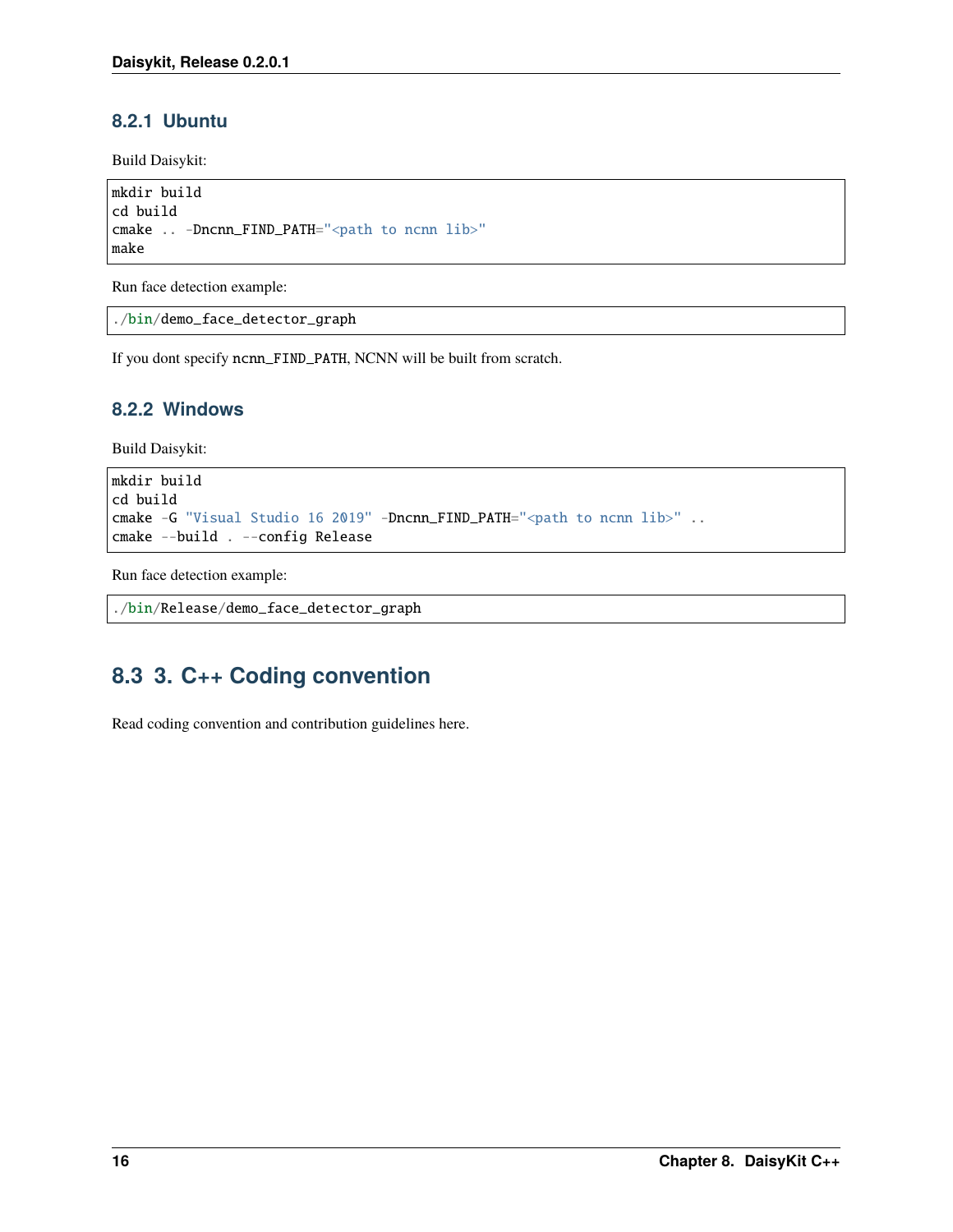**NINE**

### **C++: FACE DETECTION**

<span id="page-20-0"></span>Face detector flow in Daisykit contains a face detection model based on *[YOLO Fastest](https://github.com/dog-qiuqiu/Yolo-Fastest)* and a facial landmark detection model based on *[PFLD](https://github.com/polarisZhao/PFLD-pytorch)*. In addition, to encourage makers to join hands in the fighting with COVID-19, we selected a face detection model that can recognize people wearing face masks or not.

**Step 1: Face Detection** (YOLO Fastest)

**Step 2: Facial Landmark Detection (PFLD)** 

### <span id="page-20-1"></span>**9.1 1. Sequential flow**

```
Source code: src/examples/demo_face_detector.cpp.
```

```
#include "daisykit/common/types.h"
#include "daisykit/flows/face_detector_flow.h"
#include "third_party/json.hpp"
#include <stdio.h>
#include <fstream>
#include <iostream>
#include <opencv2/opencv.hpp>
#include <streambuf>
#include <string>
using namespace cv;
using namespace std;
using json = nlohmann::json;using namespace daisykit;
using namespace daisykit::flows;
int main(int, char**) {
  std::ifstream t("configs/face_detector_config.json");
  std::string config_str((std::istreambuf_iterator<char>(t)),
                         std::istreambuf_iterator<char>());
  FaceDetectorFlow flow(config_str, true);
```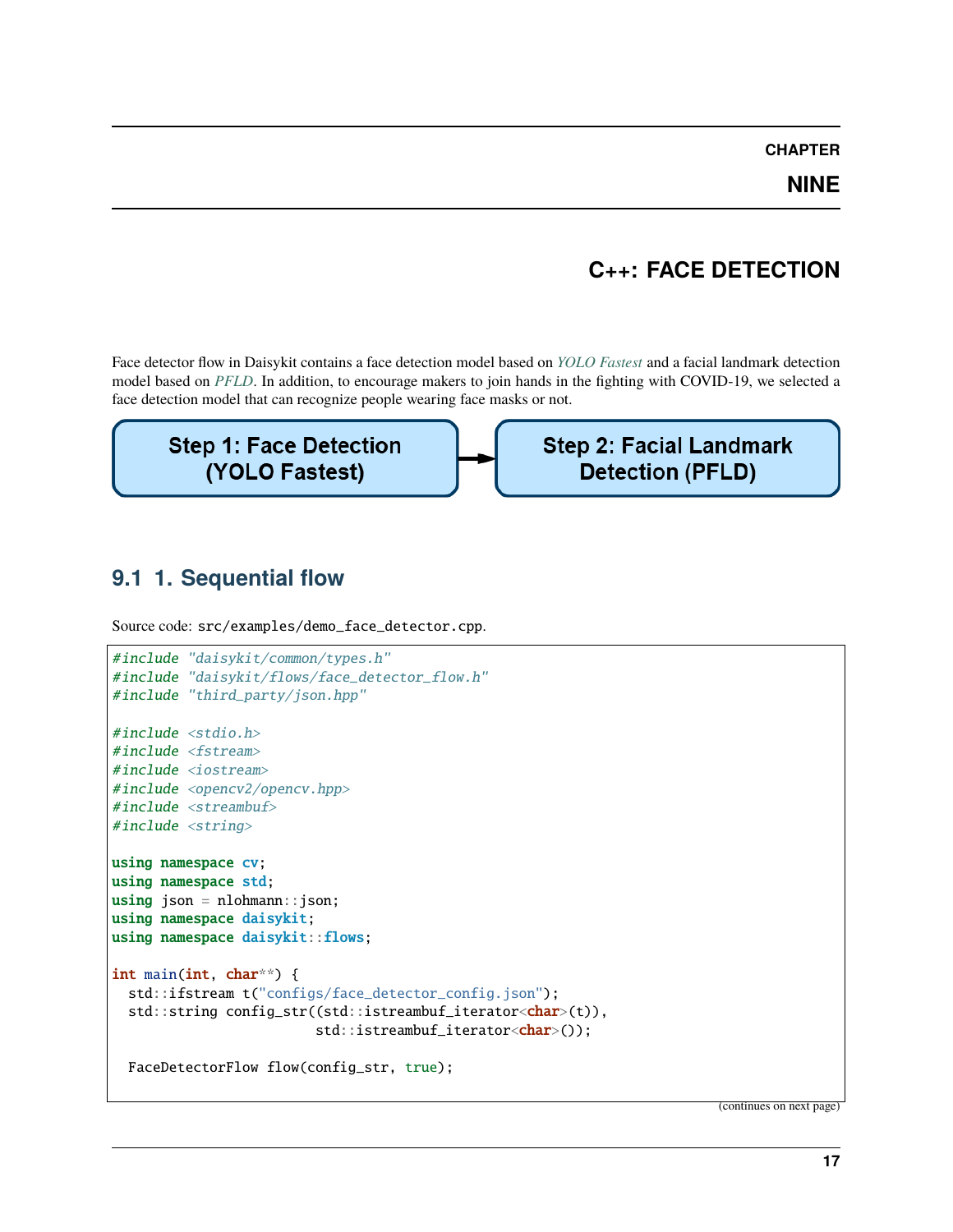```
Mat frame;
  VideoCapture cap(0);
  while (1) {
    cap >> frame;
    cv::Mat rgb;
    cv::cvtColor(frame, rgb, cv::COLOR_BGR2RGB);
    std::vector<types::Face> faces = flow.Process(rgb);
    flow.DrawResult(rgb, faces);
    cv::Mat draw;
    cv::cvtColor(rgb, draw, cv::COLOR_RGB2BGR);
    imshow("Image", draw);
    waitKey(1);
  }
 return 0;
}
```
Update the configurations by modifying config files in assets/configs.

### <span id="page-21-0"></span>**9.2 2. Multithreading mode with graph**

In order to use multithreading mode (graph mode) to improve the FPS, try the example in  $src/examples/$ demo\_face\_detector\_graph.cpp.

```
#include "daisykit/graphs/core/graph.h"
#include "daisykit/graphs/core/node.h"
#include "daisykit/graphs/nodes/models/face_detector_node.h"
#include "daisykit/graphs/nodes/models/face_landmark_detector_node.h"
#include "daisykit/graphs/nodes/packet_distributor_node.h"
#include "daisykit/graphs/nodes/visualizers/face_visualizer_node.h"
#include "third_party/json.hpp"
#include <stdio.h>
#include <fstream>
#include <iostream>
#include <opencv2/opencv.hpp>
#include <streambuf>
#include <string>
using namespace cv;
using namespace std;
using namespace daisykit;
using namespace daisykit::graphs;
int main(int, char**) {
  // Create processing nodes
  std::shared_ptr<nodes::PacketDistributorNode> packet_distributor_node =
```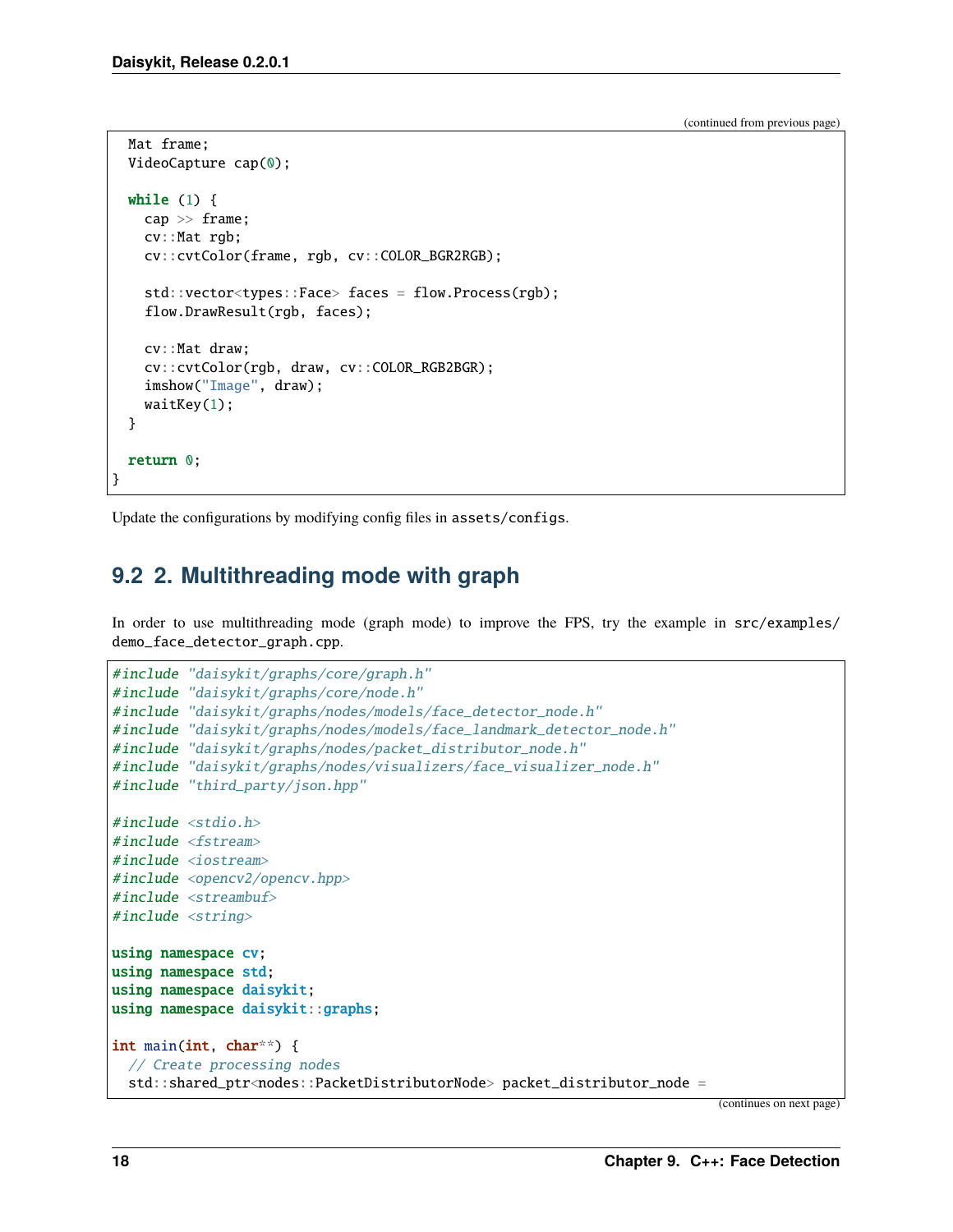```
std::make_shared<nodes::PacketDistributorNode>("packet_distributor",
                                                   NodeType::kAsyncNode);
std::shared_ptr<nodes::FaceDetectorNode> face_detector_node =
    std::make_shared<nodes::FaceDetectorNode>(
        "face_detector",
        "models/face_detection/yolo_fastest_with_mask/"
        "yolo-fastest-opt.param",
        "models/face_detection/yolo_fastest_with_mask/"
        "yolo-fastest-opt.bin",
        NodeType::kAsyncNode);
std::shared_ptr<nodes::FacialLandmarkDetectorNode>
    facial_landmark_detector_node =
        std::make_shared<nodes::FacialLandmarkDetectorNode>(
            "facial_landmark_detector",
            "models/facial_landmark/pfld-sim.param",
            "models/facial_landmark/pfld-sim.bin", NodeType::kAsyncNode);
std::shared_ptr<nodes::FaceVisualizerNode> face_visualizer_node =
    std::make_shared<nodes::FaceVisualizerNode>("face_visualizer",
                                                NodeType::kAsyncNode, true);
// Create connections between nodes
Graph::Connect(nullptr, "", packet_distributor_node.get(), "input",
               TransmissionProfile(2, true), true);
Graph::Connect(packet_distributor_node.get(), "output",
               face_detector_node.get(), "input",
               TransmissionProfile(2, true), true);
Graph::Connect(packet_distributor_node.get(), "output",
               facial_landmark_detector_node.get(), "image",
               TransmissionProfile(2, true), true);
Graph::Connect(face_detector_node.get(), "output",
               facial_landmark_detector_node.get(), "faces",
               TransmissionProfile(2, true), true);
Graph::Connect(packet_distributor_node.get(), "output",
               face_visualizer_node.get(), "image",
               TransmissionProfile(2, true), true);
Graph::Connect(facial_landmark_detector_node.get(), "output",
               face_visualizer_node.get(), "faces",
               TransmissionProfile(2, true), true);
// Need to init these nodes before use
// This method also start worker threads of asynchronous node
packet_distributor_node->Activate();
face_detector_node->Activate();
facial_landmark_detector_node->Activate();
face_visualizer_node->Activate();
VideoCapture cap(0);
while (1) {
```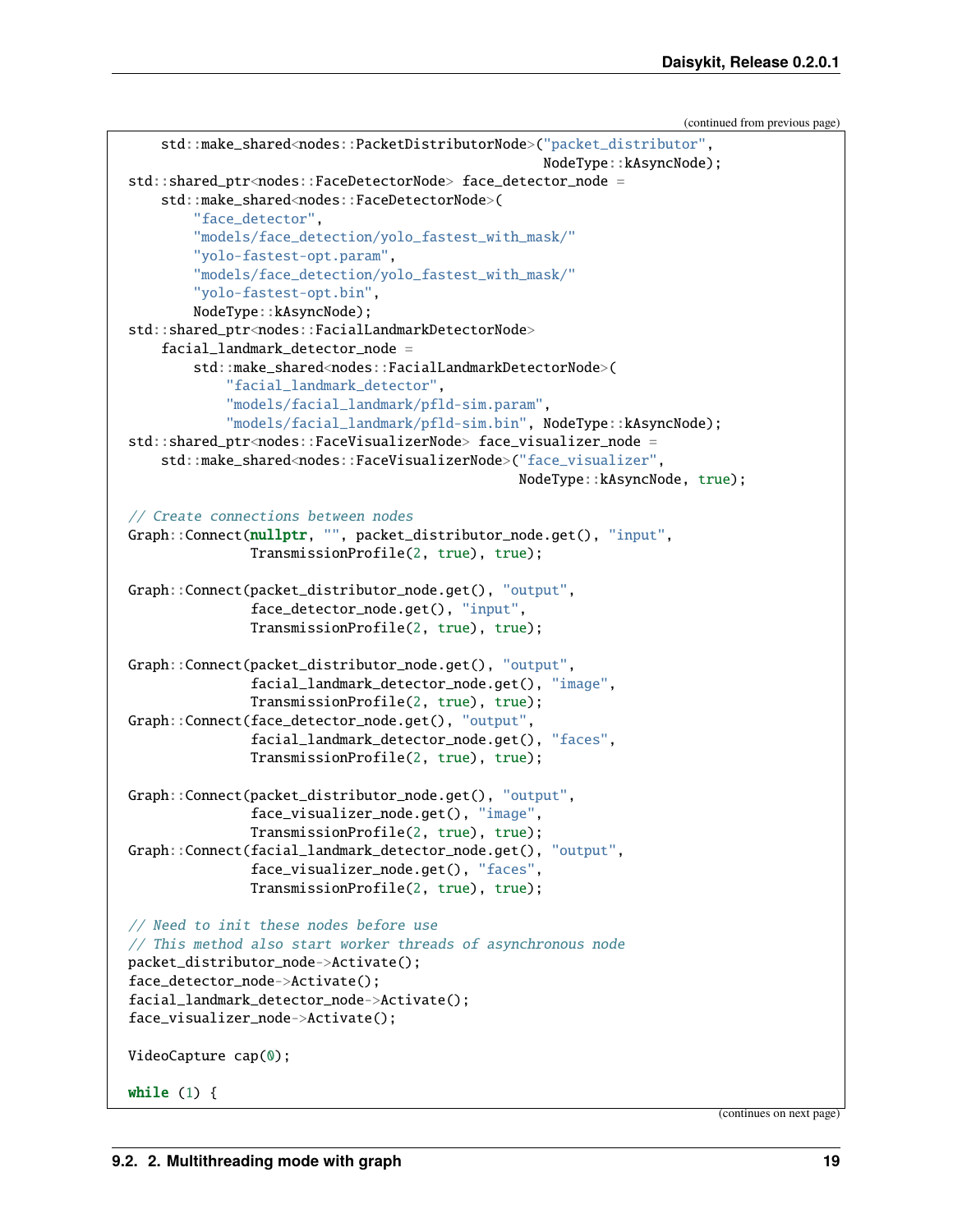}

(continued from previous page)

```
Mat frame;
  cap >> frame;
  cv::cvtColor(frame, frame, cv::COLOR_BGR2RGB);
  std::shared_ptr<Packet> in_packet = Packet::MakePacket<cv::Mat>(frame);
  packet_distributor_node->Input("input", in_packet);
}
return 0;
```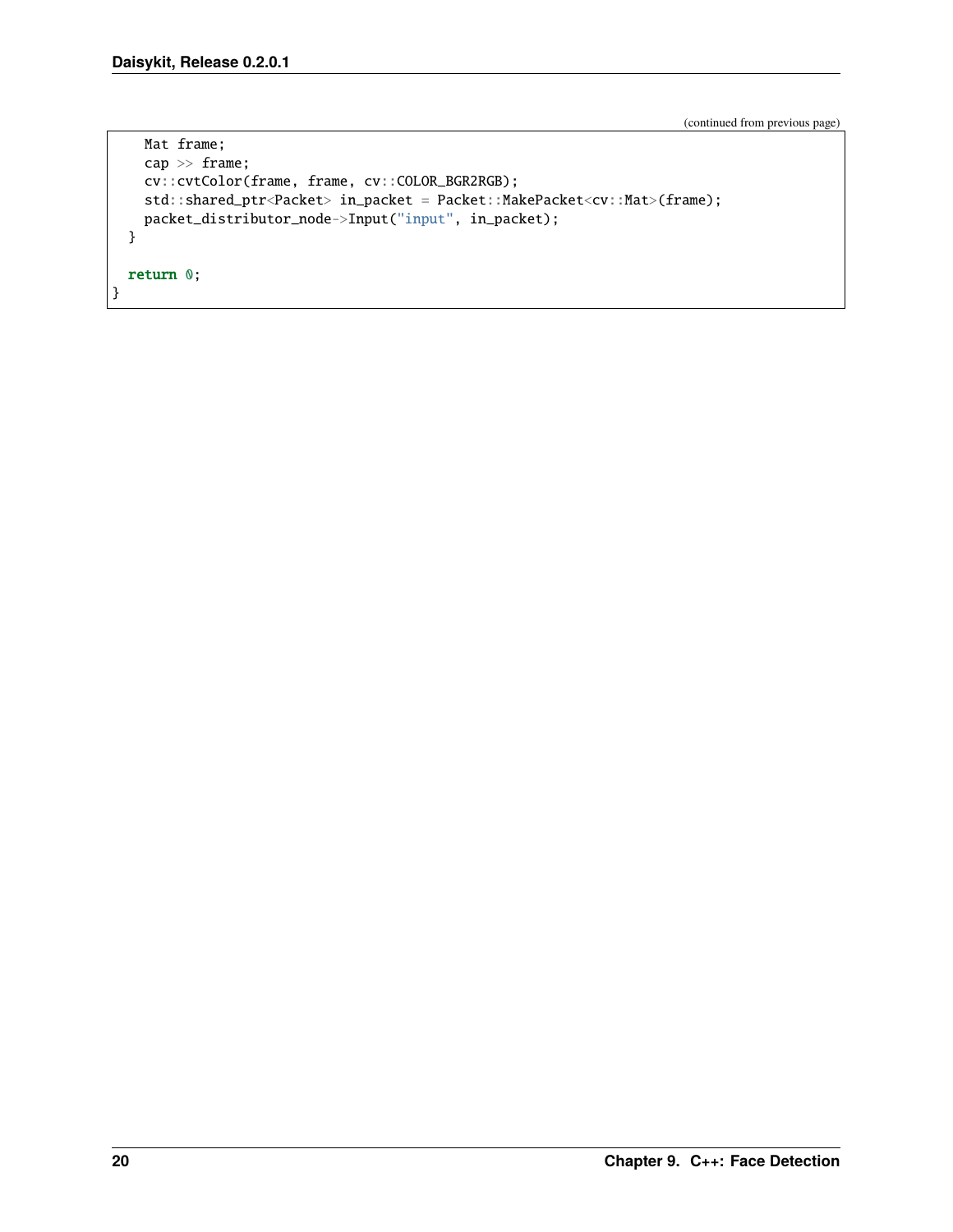**TEN**

### **C++: HUMAN POSE**

<span id="page-24-0"></span>The human pose detector module contains an SSD-MobileNetV2 body detector and a ported Google MoveNet model for human keypoints. This module can be applied in fitness applications and AR games.

### **Step 1: Body Detection** (SSD-MobileNetV2)

**Step 2: Human Pose Detection (MoveNet)** 

Source code: src/examples/demo\_movenet.cpp.

```
#include "daisykit/common/types.h"
#include "daisykit/flows/human_pose_movenet_flow.h"
#include "third_party/json.hpp"
#include <stdio.h>
#include <fstream>
#include <iostream>
#include <opencv2/opencv.hpp>
#include <streambuf>
#include <string>
#include <vector>
using namespace cv;
using namespace std;
using json = n1ohmann::json;using namespace daisykit::types;
using namespace daisykit::flows;
int main(int, char**) {
  std::ifstream t("configs/human_pose_movenet_config.json");
  std::string config_str((std::istreambuf_iterator<char>(t)),
                         std::istreambuf_iterator<char>());
  HumanPoseMoveNetFlow flow(config_str);
  Mat frame;
  VideoCapture cap(0);
  while (1) {
```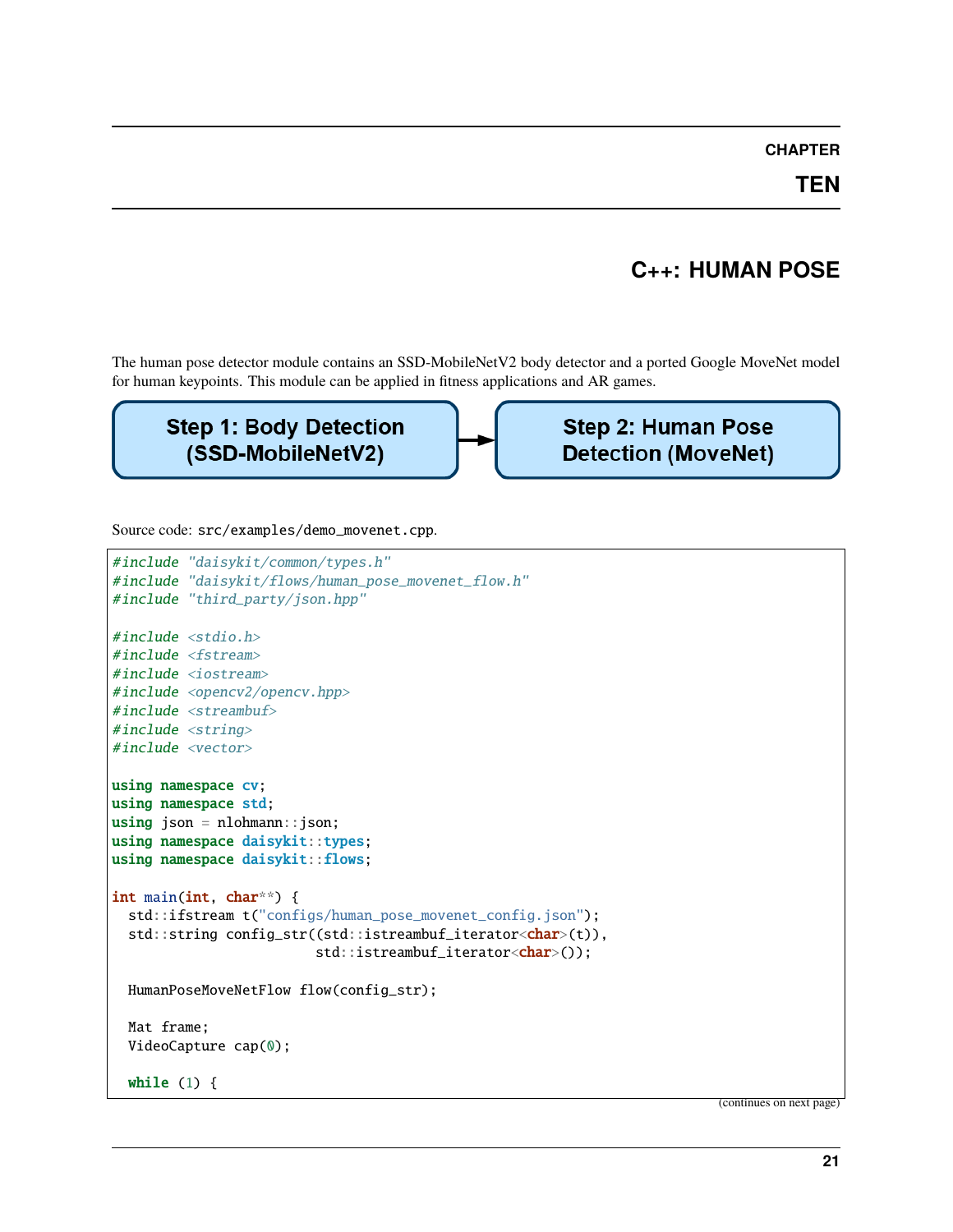}

(continued from previous page)

```
cap >> frame;
  cv::Mat rgb;
  cv::cvtColor(frame, rgb, cv::COLOR_BGR2RGB);
  std::vector<ObjectWithKeypoints> poses = flow.Process(rgb);
  flow.DrawResult(rgb, poses);
  cv::Mat draw;
  cv::cvtColor(rgb, draw, cv::COLOR_RGB2BGR);
  imshow("Image", draw);
  waitKey(1);
}
return 0;
```
Update the configurations by modifying config files in assets/configs.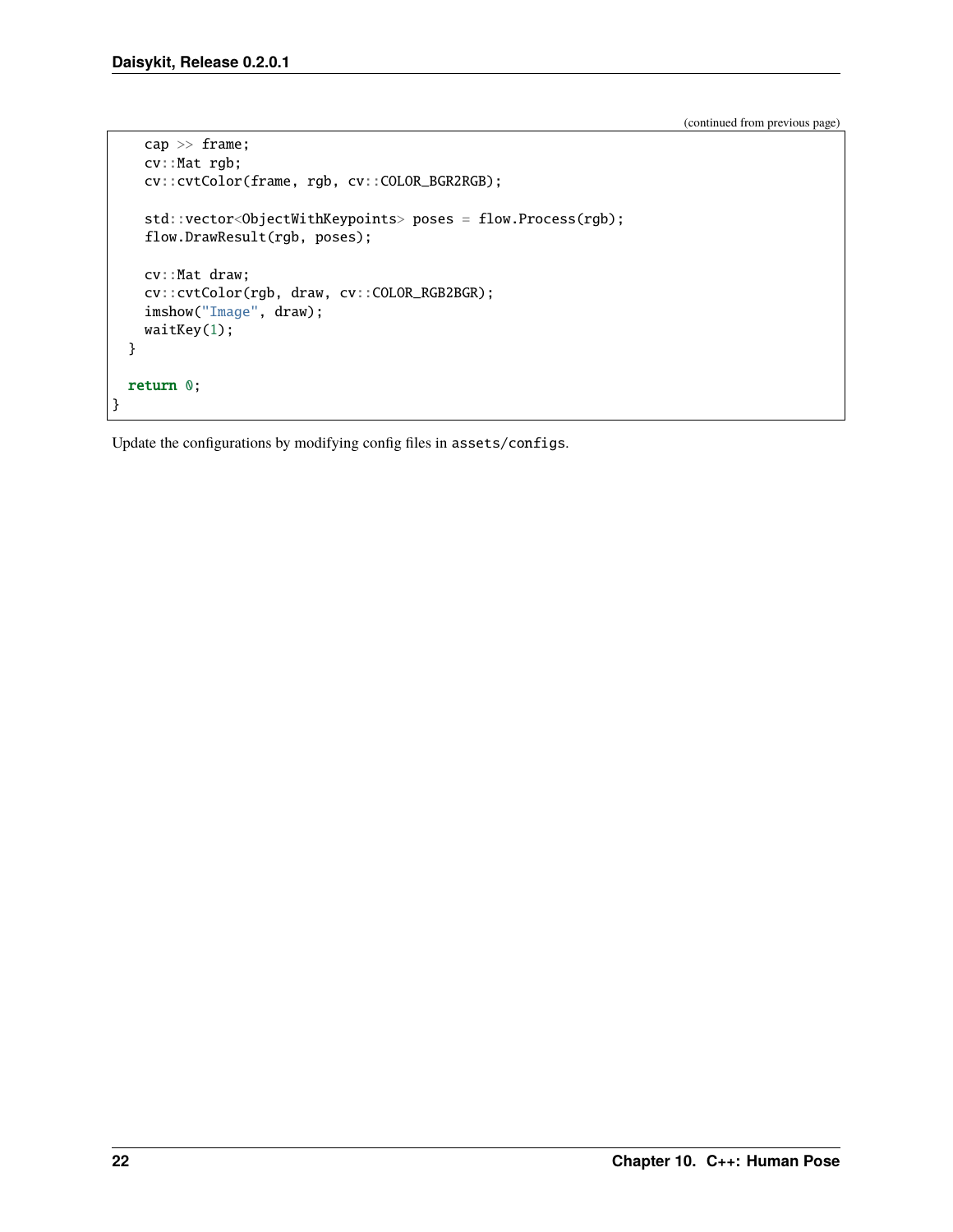### **ELEVEN**

### **C++: BACKGROUND MATTING**

<span id="page-26-0"></span>Background matting use only one segmentation model to generate a human body mask. This mask can figure out which pixels belong to humans and which belong to the background. This output can be used for background replacement (like in the Google Meet app). The segmentation model was taken from *[this implementation](https://github.com/nihui/ncnn-webassembly-portrait-segmentation)* by *[nihui](https://github.com/nihui)*, the author of the NCNN framework. The author also has a webpage for a live demo on web browsers.

*<https://github.com/nihui/ncnn-webassembly-portrait-segmentation>*.

Source code: src/examples/demo\_background\_matting.cpp.

```
#include "daisykit/flows/background_matting_flow.h"
#include "third_party/json.hpp"
#include <stdio.h>
#include <fstream>
#include <iostream>
#include <opencv2/opencv.hpp>
#include <streambuf>
#include <string>
using namespace cv;
using namespace std;
using json = n1ohmann::json;using namespace daisykit::types;
using namespace daisykit::flows;
int main(int, char**) {
 std::ifstream t("configs/background_matting_config.json");
  std::string config_str((std::istreambuf_iterator<char>(t)),
                         std::istreambuf_iterator<char>());
  cv::Mat background = cv::imread("images/background.jpg");
  cv::cvtColor(background, background, cv::COLOR_BGR2RGB);
  BackgroundMattingFlow flow(config_str, background);
 Mat frame;
  VideoCapture cap(0);
 while (1) {
   cap >> frame;
   cv::Mat rgb;
```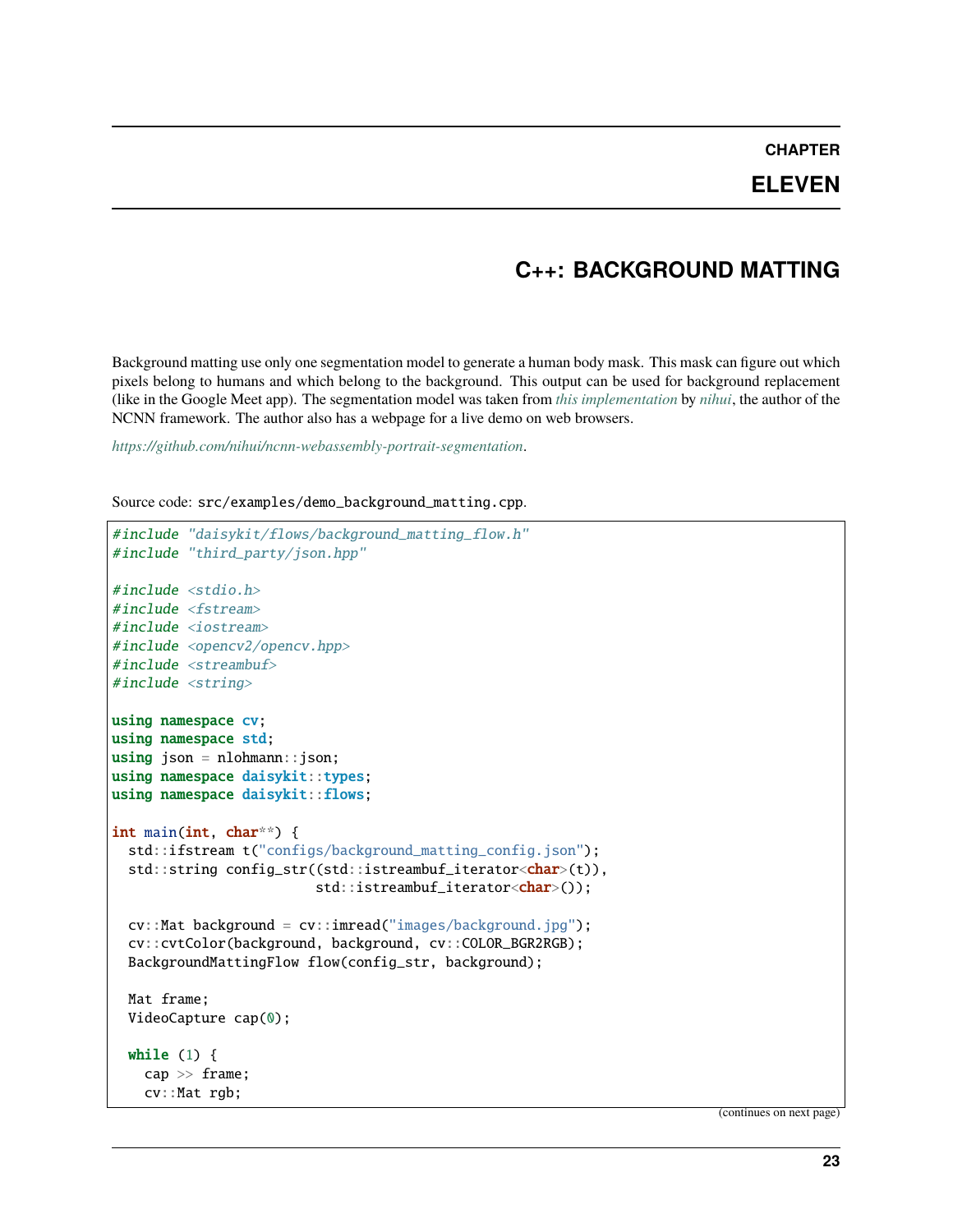}

(continued from previous page)

```
cv::cvtColor(frame, rgb, cv::COLOR_BGR2RGB);
  cv::Mat draw = rgb.close();
  cv::Mat mask = flow.Process(rgb);
  flow.DrawResult(draw, mask);
  cv::cvtColor(draw, draw, cv::COLOR_RGB2BGR);
  imshow("Image", draw);
  waitKey(1);
}
return 0;
```
Update the configurations by modifying config files in assets/configs.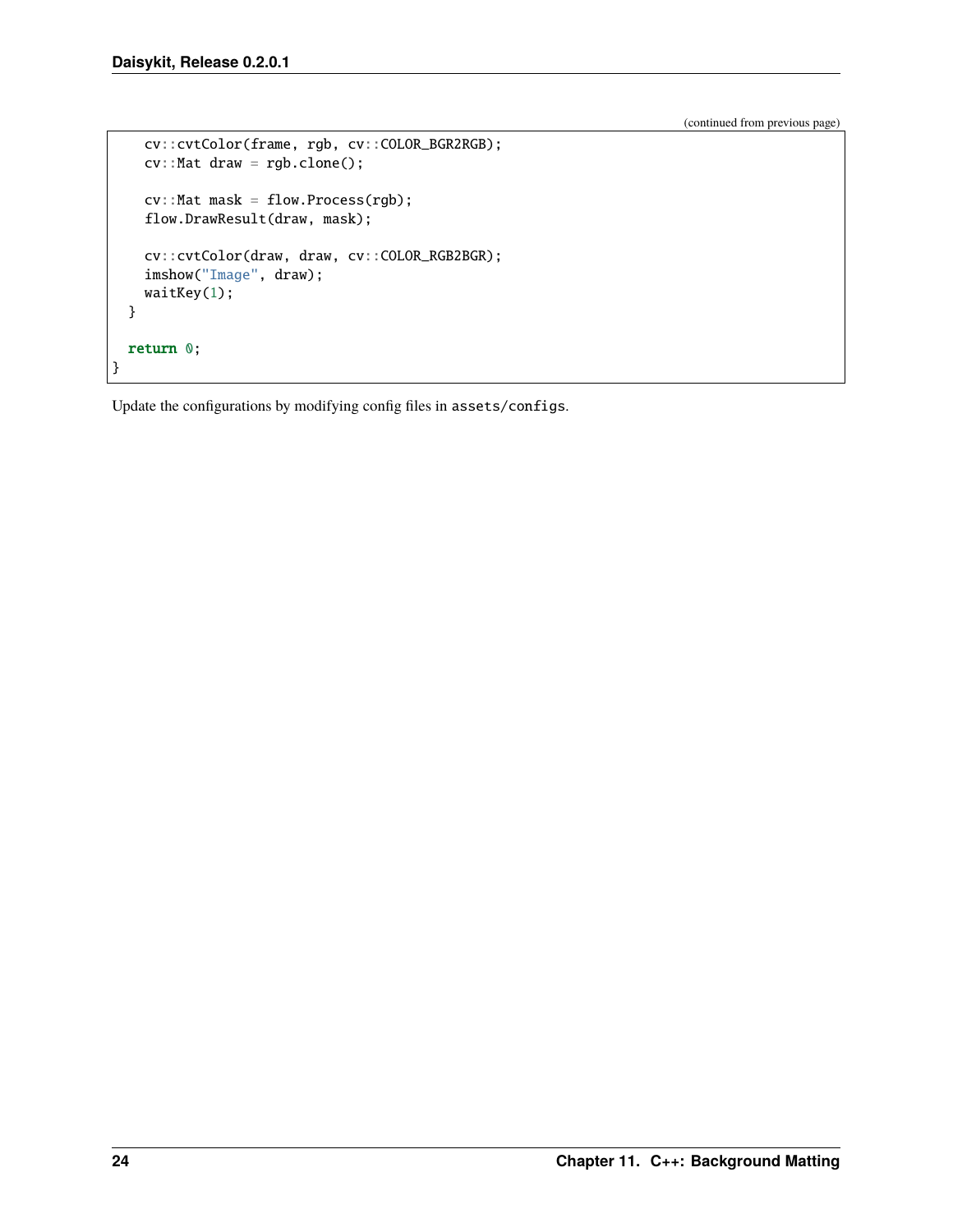#### **TWELVE**

### **C++: HAND POSE DETECTION**

<span id="page-28-0"></span>The hand pose detection flow comprises two models: a hand detection model based on YOLOX and a 3D hand pose detection model released by Google this November. Thanks to *[FeiGeChuanShu](https://github.com/FeiGeChuanShu)* for the effort in early model conversion.

#### **Step 1: Hand Detection Step 2: Hand Pose Detection** (YOLOX) (Google 3D Hand Pose)

This hand pose flow can be used in AR games, hand gesture control, and many cool DIY projects.

Source code: src/examples/demo\_hand\_pose\_detector.cpp.

```
#include "daisykit/common/types.h"
#include "daisykit/flows/hand_pose_detector_flow.h"
#include "third_party/json.hpp"
#include <stdio.h>
#include <fstream>
#include <iostream>
#include <opencv2/opencv.hpp>
#include <streambuf>
#include <string>
#include <vector>
using namespace cv;
using namespace std;
using json = nlohmann::json;using namespace daisykit::types;
using namespace daisykit::flows;
int main(int, char**) {
  std::ifstream t("configs/hand_pose_yolox_mp_config.json");
  std::string config_str((std::istreambuf_iterator<char>(t)),
                         std::istreambuf_iterator<char>());
 HandPoseDetectorFlow flow(config_str);
 Mat frame;
  VideoCapture cap(0);
```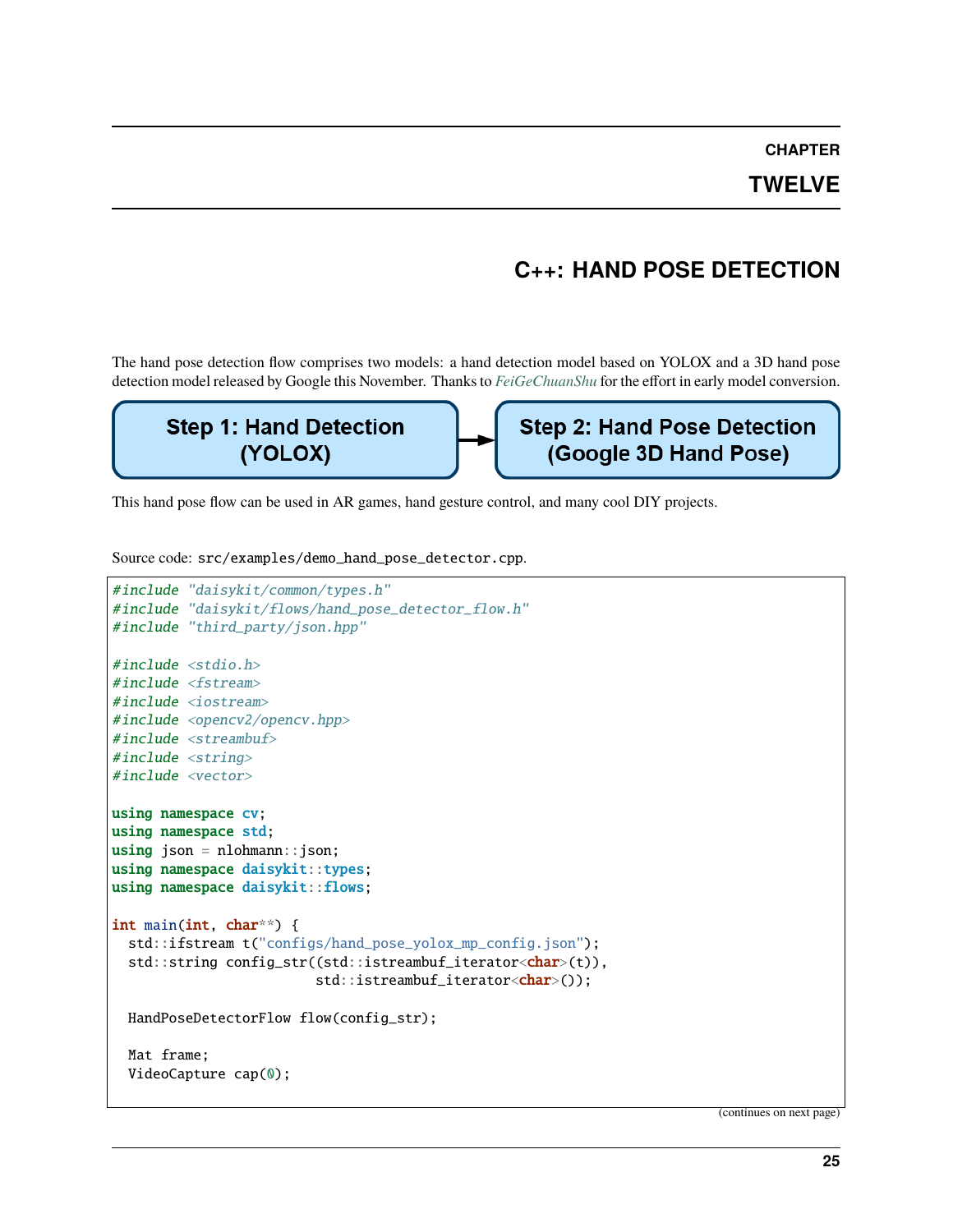```
while (1) {
    cap >> frame;
    cv::Mat rgb;
    cv::cvtColor(frame, rgb, cv::COLOR_BGR2RGB);
    std::vector<ObjectWithKeypointsXYZ> hands = flow.Process(rgb);
    flow.DrawResult(rgb, hands);
   cv::Mat draw;
    cv::cvtColor(rgb, draw, cv::COLOR_RGB2BGR);
    imshow("Image", draw);
    waitKey(1);
  }
  return 0;
}
```
Update the configurations by modifying config files in assets/configs. In the configuration file, input\_width and input\_height of the hand\_detection\_model can be adjusted for speed/accuracy trade-off.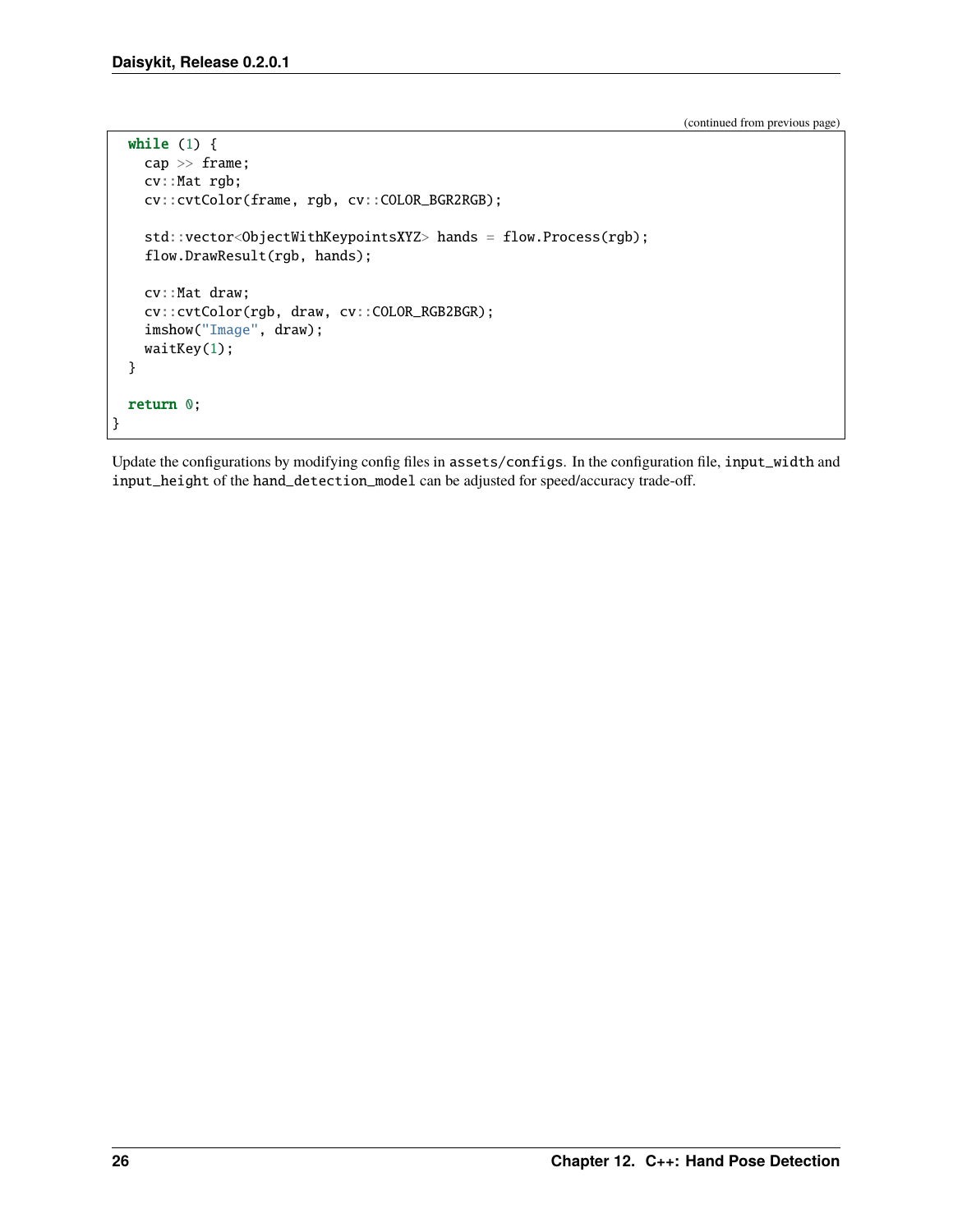### **THIRTEEN**

### **C++: BARCODE DETECTION**

<span id="page-30-0"></span>Barcodes can be used in a wide range of robotics and software applications. That's why we integrated a barcode reader into Daisykit. The core algorithms of the barcode reader are from *[the Zxing-CPP project](https://github.com/nu-book/zxing-cpp)*. This barcode processor can read QR codes and bar codes in different formats.

```
Source code: src/examples/demo_barcode_scanner.cpp.
```

```
#include "daisykit/flows/barcode_scanner_flow.h"
#include "third_party/json.hpp"
#include <stdio.h>
#include <fstream>
#include <iostream>
#include <opencv2/opencv.hpp>
#include <streambuf>
#include <string>
using namespace cv;
using namespace std;
using json = nlohmann::json;using namespace daisykit::flows;
int main(int, char**) {
 std::ifstream t("configs/barcode_scanner_config.json");
  std::string config_str((std::istreambuf_iterator<char>(t)),
                         std::istreambuf_iterator<char>());
 BarcodeScannerFlow flow(config_str);
 Mat frame;
 VideoCapture cap(0);
 while (1) {
   cap >> frame;
   cv::Mat rgb;
   cv::cvtColor(frame, rgb, cv::COLOR_BGR2RGB);
   std::string result = flow.Process(rgb, true);
   if (!result.empty()) {
     std::cout << "New Scan Finished" << std::endl;
```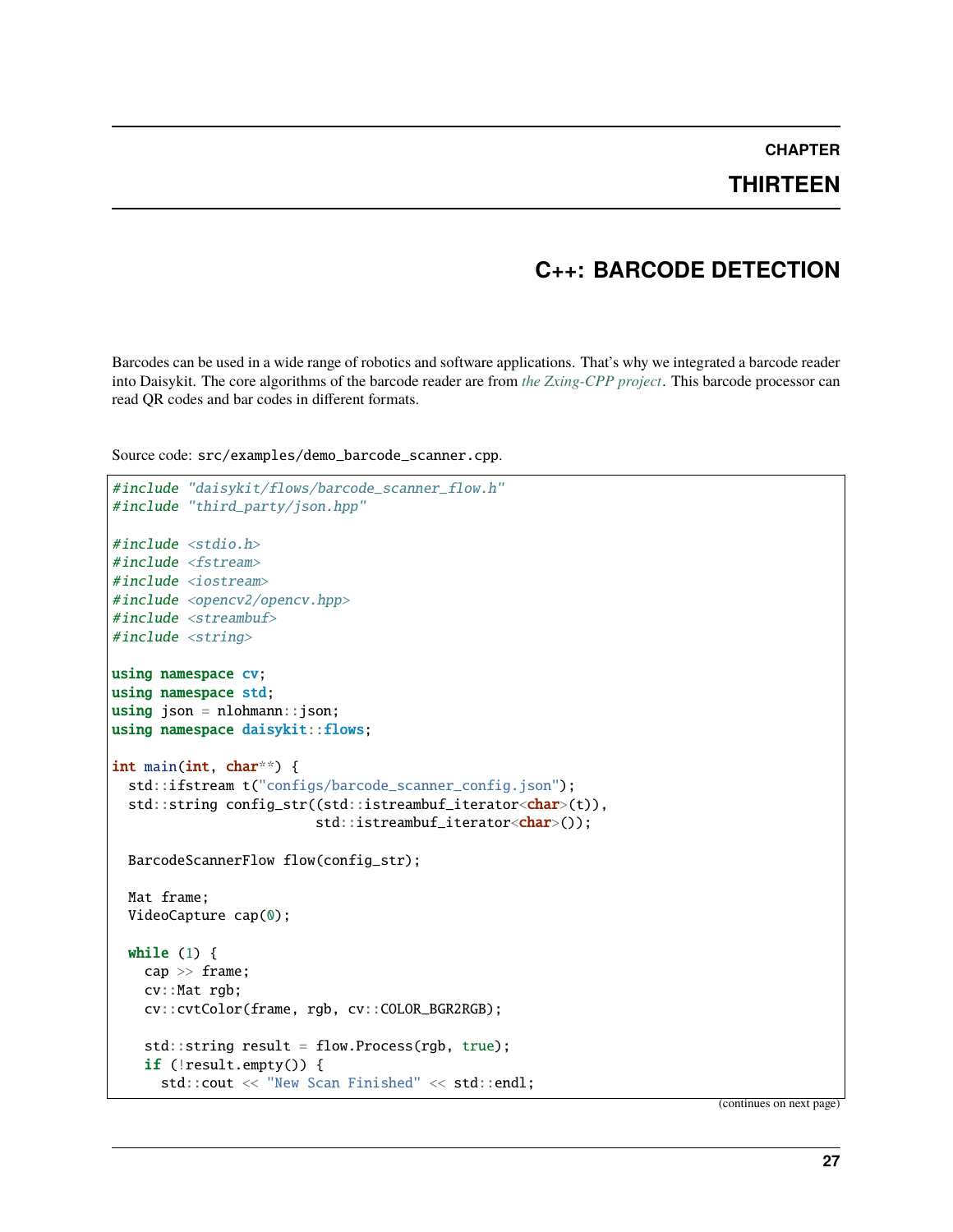```
std::cout << result << std::endl;
    }
    cv::Mat draw;
    cv::cvtColor(rgb, draw, cv::COLOR_RGB2BGR);
   imshow("Image", draw);
    waitKey(1);
  }
 return 0;
}
```
Update the configurations by modifying config files in assets/configs.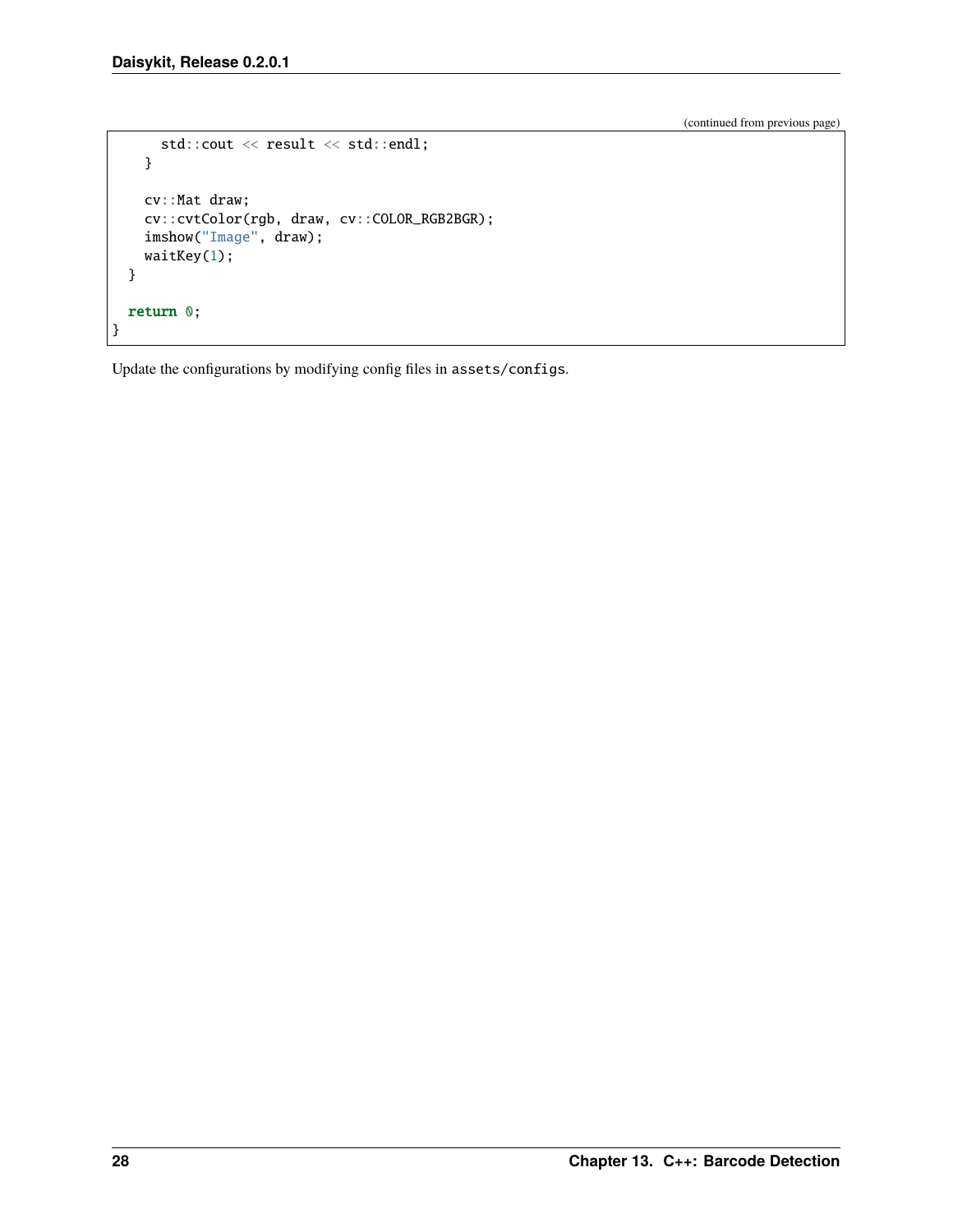### **FOURTEEN**

### **C++: OBJECT DETECTION**

<span id="page-32-0"></span>A general-purpose object detector based on *[YOLOX](https://github.com/Megvii-BaseDetection/YOLOX)* is integrated with Daisykit. The models are trained on the COCO dataset using the *[official repository of YOLOX](https://github.com/Megvii-BaseDetection/YOLOX)*. You can retrain the model with your custom dataset and convert it to NCNN format, which can be integrated into Daisykit easily.

Source code: src/examples/demo\_object\_detector\_yolox.cpp.

```
#include "daisykit/common/types.h"
#include "daisykit/flows/object_detector_flow.h"
#include "third_party/json.hpp"
#include <stdio.h>
#include <fstream>
#include <iostream>
#include <opencv2/opencv.hpp>
#include <streambuf>
#include <string>
#include <vector>
using namespace cv;
using namespace std;
using json = nlohmann::json;using namespace daisykit::types;
using namespace daisykit::flows;
int main(int, char**) {
 std::ifstream t("configs/object_detector_yolox_config.json");
 std::string config_str((std::istreambuf_iterator<char>(t)),
                         std::istreambuf_iterator<char>());
  ObjectDetectorFlow flow(config_str);
 Mat frame;
 VideoCapture cap(0);
 while (1) {
   cap >> frame;
   cv::Mat rgb;
   cv::cvtColor(frame, rgb, cv::COLOR_BGR2RGB);
```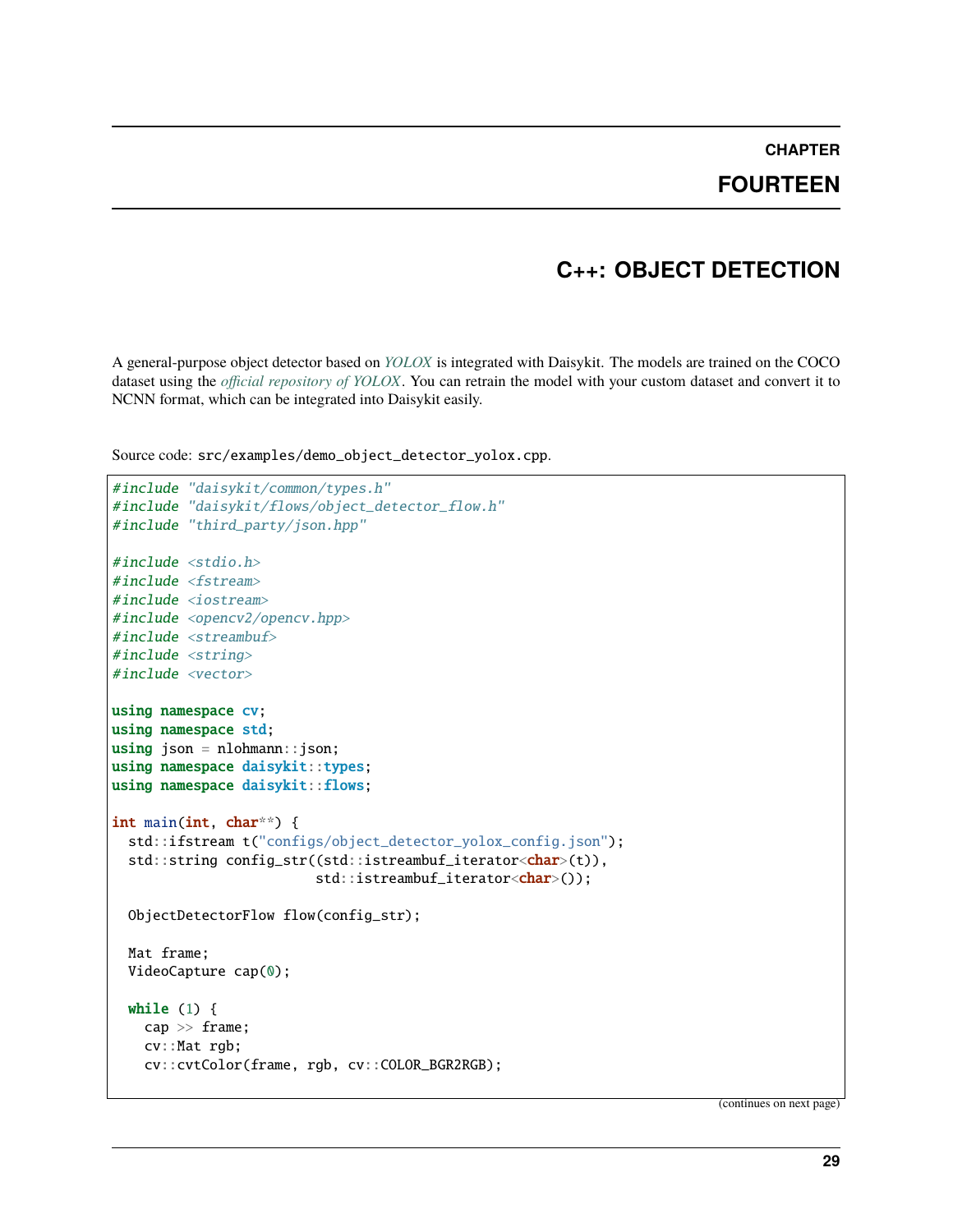}

(continued from previous page)

```
std::vector<Object> objects = flow.Process(rgb);
  flow.DrawResult(rgb, objects);
  cv::Mat draw;
  cv::cvtColor(rgb, draw, cv::COLOR_RGB2BGR);
  imshow("Image", draw);
  waitKey(1);
}
return 0;
```
Update the configurations by modifying config files in assets/configs.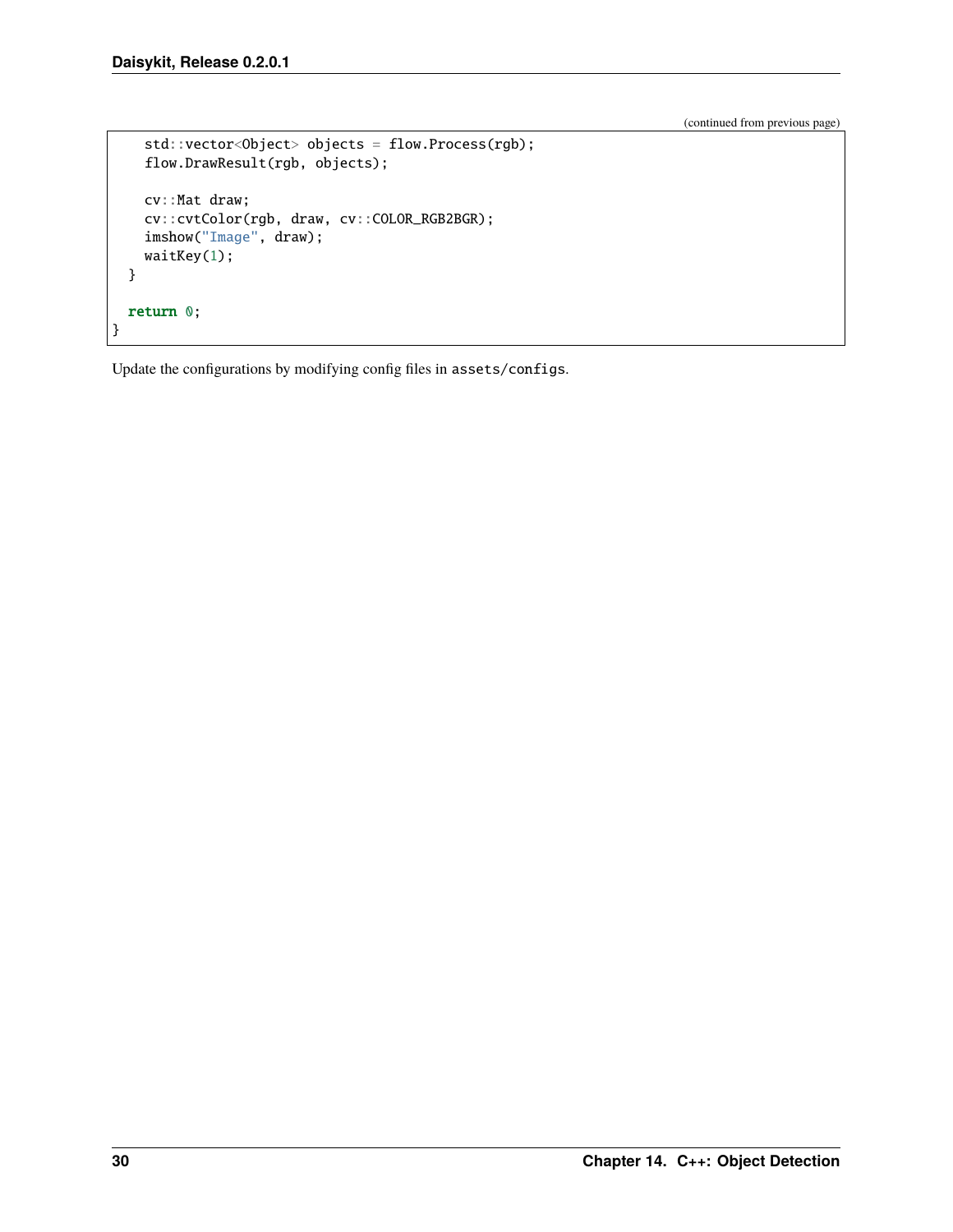### **FIFTEEN**

### **DAISYKIT ANDROID**

<span id="page-34-0"></span>Daisykit Android is built on top of Daisykit SDK. It contains wrapper code, examples to use Daisykit in Android mobile devices.

**Github:** [https://github.com/DaisyLabSolutions/daisykit-android.](https://github.com/DaisyLabSolutions/daisykit-android)

**Very first Android demo:**

### <span id="page-34-1"></span>**15.1 I. Build and Run**

**Dependencies:** Android NDK 21.3, CMake 3.10.2.

#### **15.1.1 Step 1: Clone the source code**

```
git clone --recurse-submodules https://github.com/DaisyLabSolutions/daisykit-android.git
```
#### Or

```
git clone https://github.com/DaisyLabSolutions/daisykit-android.git
cd daisykit-android
git submodule update --init
```
#### **15.1.2 Step 2: Download NCNN**

https://github.com/Tencent/ncnn/releases

- Download ncnn-YYYYMMDD-android-vulkan.zip or build ncnn for android yourself
- Extract ncnn-YYYYMMDD-android-vulkan.zip into **app/src/main/jni** and change the **ncnn\_DIR** path to yours in **app/src/main/jni/CMakeLists.txt**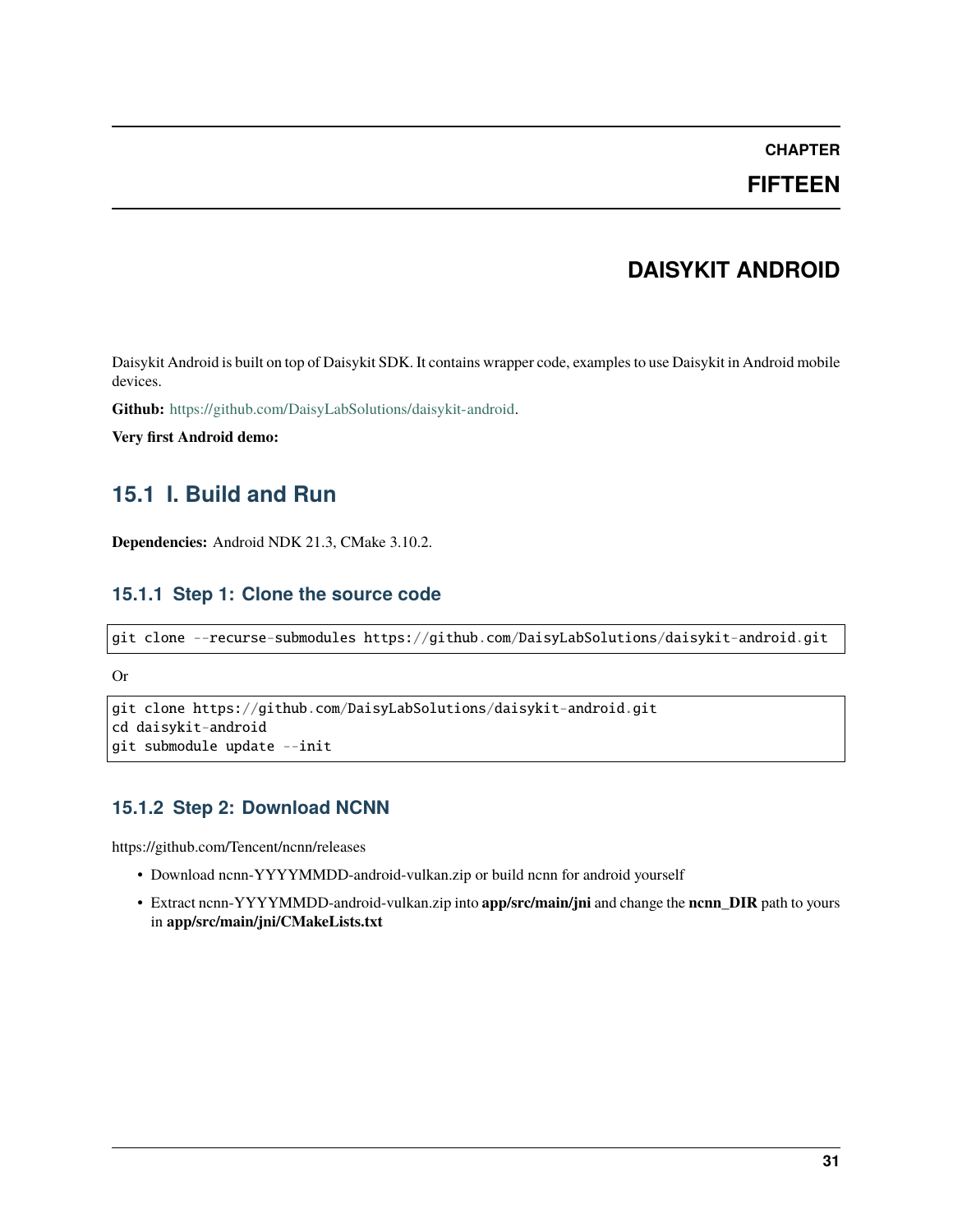#### **15.1.3 Step 3: Download OpenCV**

https://github.com/nihui/opencv-mobile

- Download opencv-mobile-XYZ-android.zip
- Extract opencv-mobile-XYZ-android.zip into **app/src/main/jni** and change the **OpenCV\_DIR** path to yours in **app/src/main/jni/CMakeLists.txt**

#### **15.1.4 Step 4: Download assets**

• Download all assets [here](https://drive.google.com/drive/folders/1ZAM8W4hHkV7-zmfHFjIGLAuso3QajUfW?usp=sharing) and put into app/src/main/assets/ folder.

#### **15.1.5 Step 5: Build**

• Open this project with Android Studio, build it and enjoy!

### <span id="page-35-0"></span>**15.2 II. Some notes**

- Android ndk camera is used for best efficiency.
- Crash may happen on very old devices for lacking HAL3 camera interface.
- All models are manually modified to accept dynamic input shape.
- Most small models run slower on GPU than on CPU, this is common.
- FPS may be lower in dark environment because of longer camera exposure time.

### <span id="page-35-1"></span>**15.3 III. Errors and Fixes**

#### **15.3.1 1. Errors because of build tool version**

```
No toolchains found in the NDK toolchains folder for ABI with prefix: arm-linux-
˓→androideabi
```
clang ++: error: unknown argument: '-static-openmp'

**How to fix?** Install NDK 21.3, CMake 3.10.2.

#### **15.3.2 2. Crashing app**

Check if you have downloaded and extracted all assets. See into assets folder at app/src/main/assets. There should be 3 subfolders here: models, configs, and images.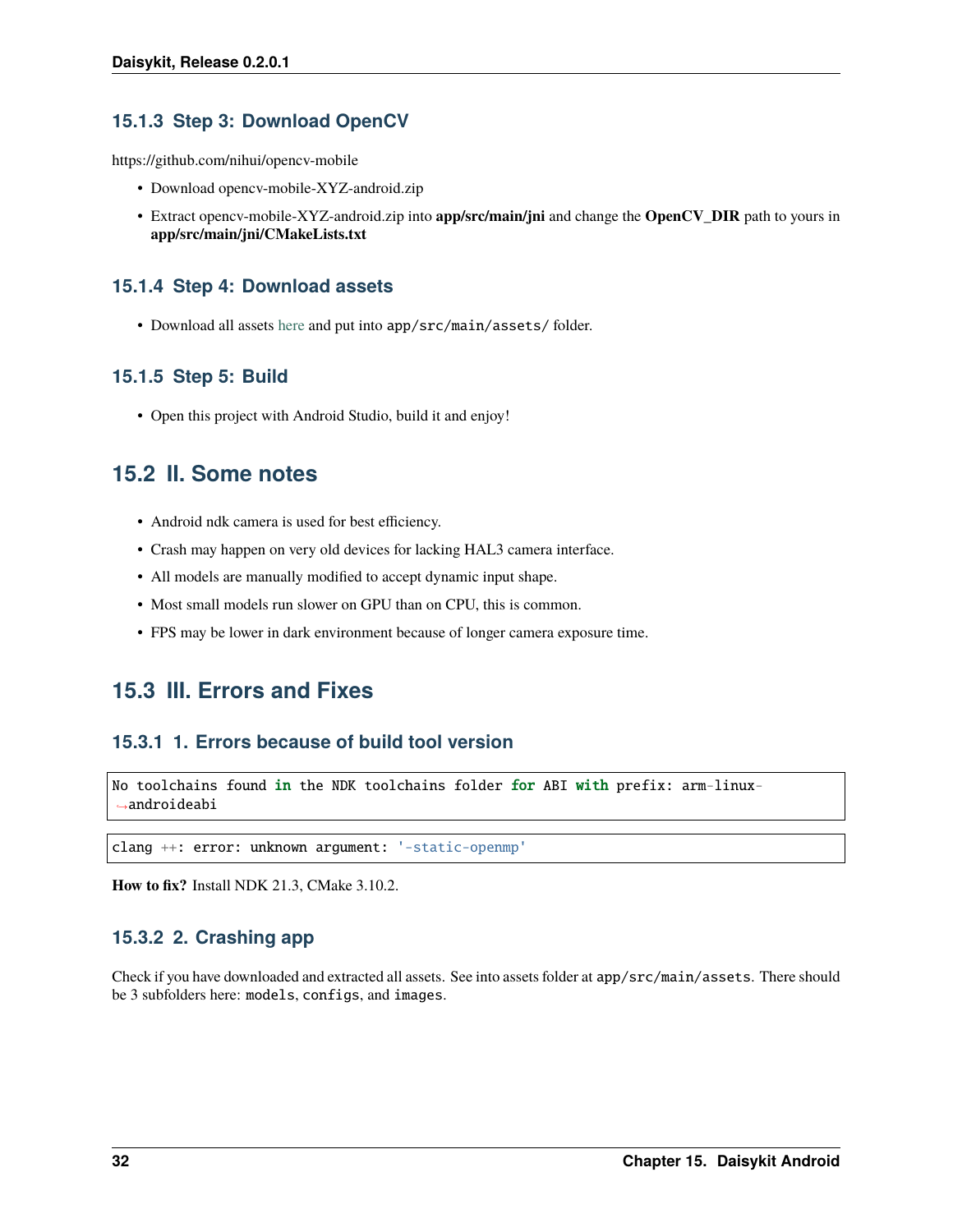### **SIXTEEN**

### **MODEL REFERENCES**

<span id="page-36-0"></span>Below are the resources for Daisykit deep learning models. At the current phase of Daisykit, we are focusing on model deployment and overall architecture. Therefore, source code and tutorial for training may be not available for now.

- **1. Person detection (person\_detector) and Human pose (Ultralight-Nano-SimplePose):**
	- **–** Pretrained models: [https://github.com/dog-qiuqiu/Ultralight-SimplePose.](https://github.com/dog-qiuqiu/Ultralight-SimplePose)

#### • **2. Facial landmark:**

- **–** Training code: [https://github.com/polarisZhao/PFLD-pytorch.](https://github.com/polarisZhao/PFLD-pytorch)
- **–** Model conversion: [https://github.com/nilseuropa/pfld\\_ncnn/.](https://github.com/nilseuropa/pfld_ncnn/)
- **3. Face detection (with wearing\_mask output): WearMask**
	- **–** Training & model conversion code: [https://github.com/waittim/mask-detector.](https://github.com/waittim/mask-detector)
- **4. Background matting:**
	- **–** Pretrained model: [https://github.com/nihui/ncnn-webassembly-portrait-segmentation.](https://github.com/nihui/ncnn-webassembly-portrait-segmentation)
- **5. Human pose estimation: Google MoveNet**
	- **–** Original models: [https://tfhub.dev/google/movenet/singlepose/lightning/4,](https://tfhub.dev/google/movenet/singlepose/lightning/4) [https://tfhub.dev/google/](https://tfhub.dev/google/movenet/singlepose/thunder/4) [movenet/singlepose/thunder/4,](https://tfhub.dev/google/movenet/singlepose/thunder/4) [https://tfhub.dev/google/movenet/multipose/lightning/1.](https://tfhub.dev/google/movenet/multipose/lightning/1)
	- **–** Converted models from: [https://github.com/FeiGeChuanShu/ncnn\\_Android\\_MoveNet.](https://github.com/FeiGeChuanShu/ncnn_Android_MoveNet)
- **6. Object detection model: YOLOX**
	- **–** Training & model conversion code: [https://github.com/Megvii-BaseDetection/YOLOX.](https://github.com/Megvii-BaseDetection/YOLOX)
	- **–** Converted by FeiGeChuanShu: [https://github.com/FeiGeChuanShu/ncnn-android-yolox.](https://github.com/FeiGeChuanShu/ncnn-android-yolox)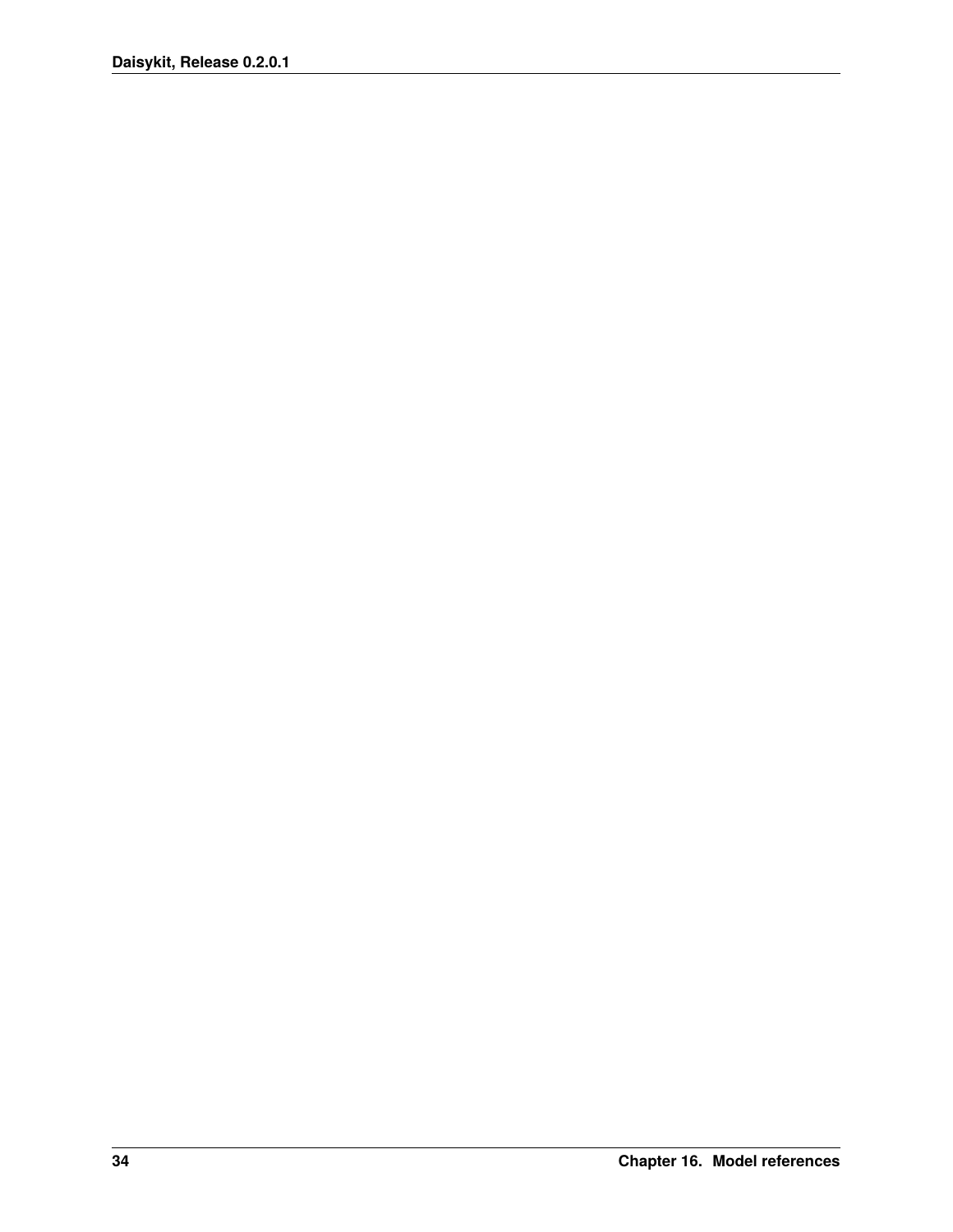### **SEVENTEEN**

### **CONTRIBUTION GUIDELINES**

### <span id="page-38-1"></span><span id="page-38-0"></span>**17.1 I. Coding convention**

#### **17.1.1 Coding style setup**

DaisyKit follows [Google C++ Style Guide](https://google.github.io/styleguide/cppguide.html) with some exceptions:

• Source code file names: .cpp for source file and .h for header files.

Coding convention for the code base should be formatted and checked by [clang-format.](https://clang.llvm.org/docs/ClangFormat.html) Configuration file . clang-format for code formatting can be found [here.](https://github.com/DaisyLabSolutions/daisykit/blob/master/.clang-format)

#### **Setup for Visual Studio Code (VS Code)**

VS Code can use clang-format to format source code file (Ctrl+Shift+i).

- Install Clang-Format extension in VS Code: [https://marketplace.visualstudio.com/items?itemName=xaver.](https://marketplace.visualstudio.com/items?itemName=xaver.clang-format) [clang-format.](https://marketplace.visualstudio.com/items?itemName=xaver.clang-format)
- Configure C\_Cpp:Clang\_format\_style as following:

```
{BasedOnStyle: Google, PointerAlignment: Left, IncludeBlocks: Preserve,␣
˓→DerivePointerAlignment: false}
```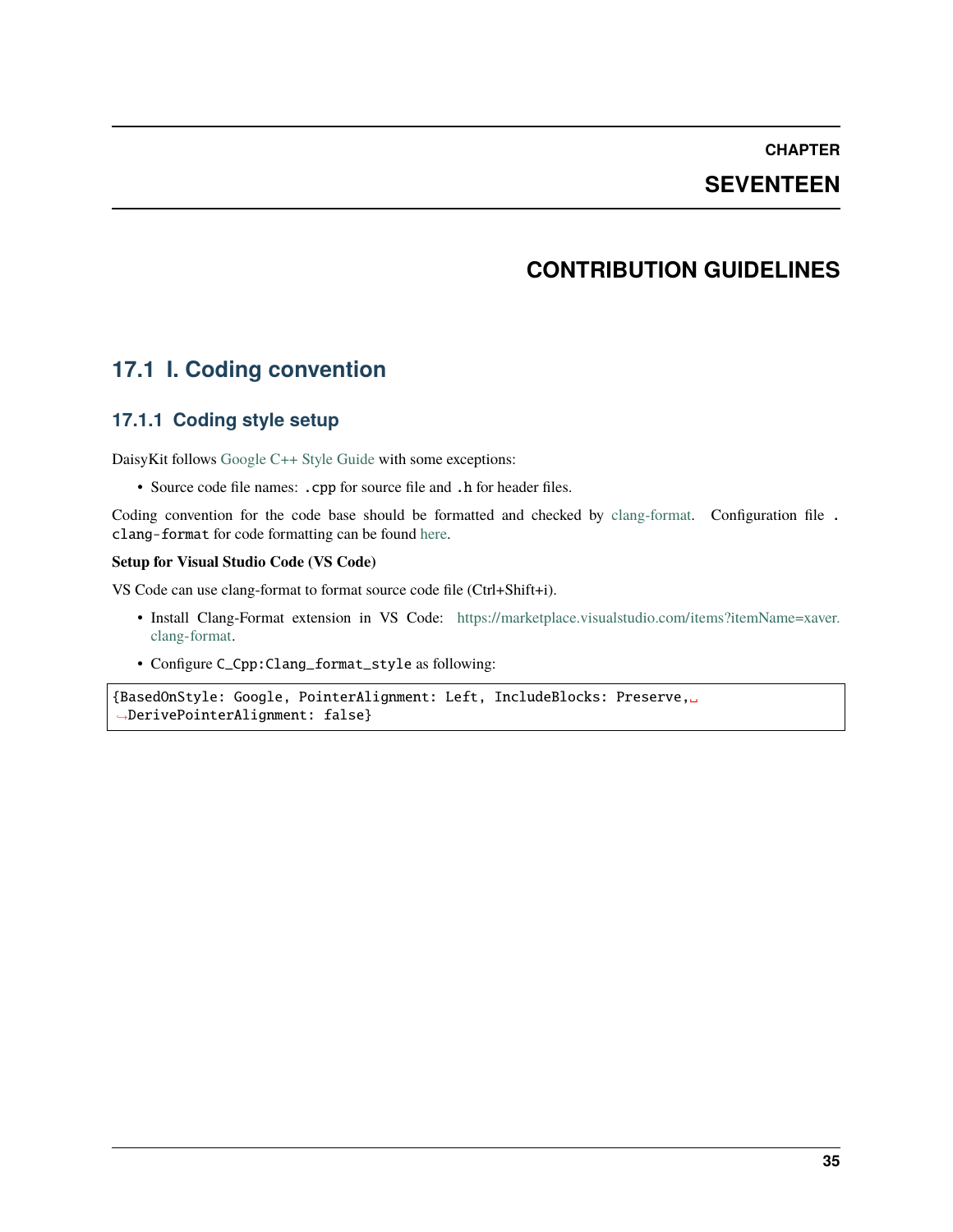| <b>User</b> | Workspace                    |                                                                                                                                                                                                                                                                                                                                                                                                                                                                                                                                                                                        | Last synced: now |
|-------------|------------------------------|----------------------------------------------------------------------------------------------------------------------------------------------------------------------------------------------------------------------------------------------------------------------------------------------------------------------------------------------------------------------------------------------------------------------------------------------------------------------------------------------------------------------------------------------------------------------------------------|------------------|
|             |                              | Google                                                                                                                                                                                                                                                                                                                                                                                                                                                                                                                                                                                 |                  |
|             | $\vee$ Extensions (8)        |                                                                                                                                                                                                                                                                                                                                                                                                                                                                                                                                                                                        |                  |
|             | $C/C++(2)$                   |                                                                                                                                                                                                                                                                                                                                                                                                                                                                                                                                                                                        |                  |
|             |                              | Clang-Format c (4): Cpp: Clang format style                                                                                                                                                                                                                                                                                                                                                                                                                                                                                                                                            |                  |
|             | Python (1)<br>Python Docstri | .oding style, currently supports: Visual Studio, LLVM, Google, Chromium, Mozilla,<br>$(1)$ VebKit. Use "file" to load the style from a .clang-format file in the current or parent<br>directory. Use {key: value, } to set specific parameters. For example, the "Visual<br>Studio" style is similar to: { BasedOnStyle: LLVM, UseTab: Never, IndentWidth: 4,<br>TabWidth: 4, BreakBeforeBraces: Allman, AllowShortIfStatementsOnASingleLine:<br>false, IndentCaseLabels: false, ColumnLimit: 0, AccessModifierOffset: -4,<br>NamespaceIndentation: All, FixNamespaceComments: false } |                  |
|             |                              | {BasedOnStyle: Google, PointerAlignment: Left, IncludeBlocks: Preserve, DerivePoir                                                                                                                                                                                                                                                                                                                                                                                                                                                                                                     |                  |
|             |                              |                                                                                                                                                                                                                                                                                                                                                                                                                                                                                                                                                                                        |                  |
|             |                              | <b>Auto Docstring: Docstring Format</b>                                                                                                                                                                                                                                                                                                                                                                                                                                                                                                                                                |                  |
|             |                              | Which docstring format to use.                                                                                                                                                                                                                                                                                                                                                                                                                                                                                                                                                         |                  |

**Run code format for the whole project on Ubuntu (should be done before committing your code):**

bash scripts/format\_code.sh

#### **17.1.2 Comments**

- Use // to start a comment. This project use Doxygen to generate documentation automatically. Use /// to start a comment that should be used to generate documentation.
- Add license to all .h and .cpp files like below example.

**Example:**

```
// Copyright 2021 The DaisyKit Authors.
//
// Licensed under the Apache License, Version 2.0 (the "License");
// you may not use this file except in compliance with the License.
// You may obtain a copy of the License at
//
// http://www.apache.org/licenses/LICENSE-2.0
//
// Unless required by applicable law or agreed to in writing, software
// distributed under the License is distributed on an "AS IS" BASIS,
// WITHOUT WARRANTIES OR CONDITIONS OF ANY KIND, either express or implied.
// See the License for the specific language governing permissions and
// limitations under the License.
#ifndef DAISYKIT_GRAPHS_CORE_NODE_H_
#define DAISYKIT_GRAPHS_CORE_NODE_H_
#include "daisykit/common/types.h"
```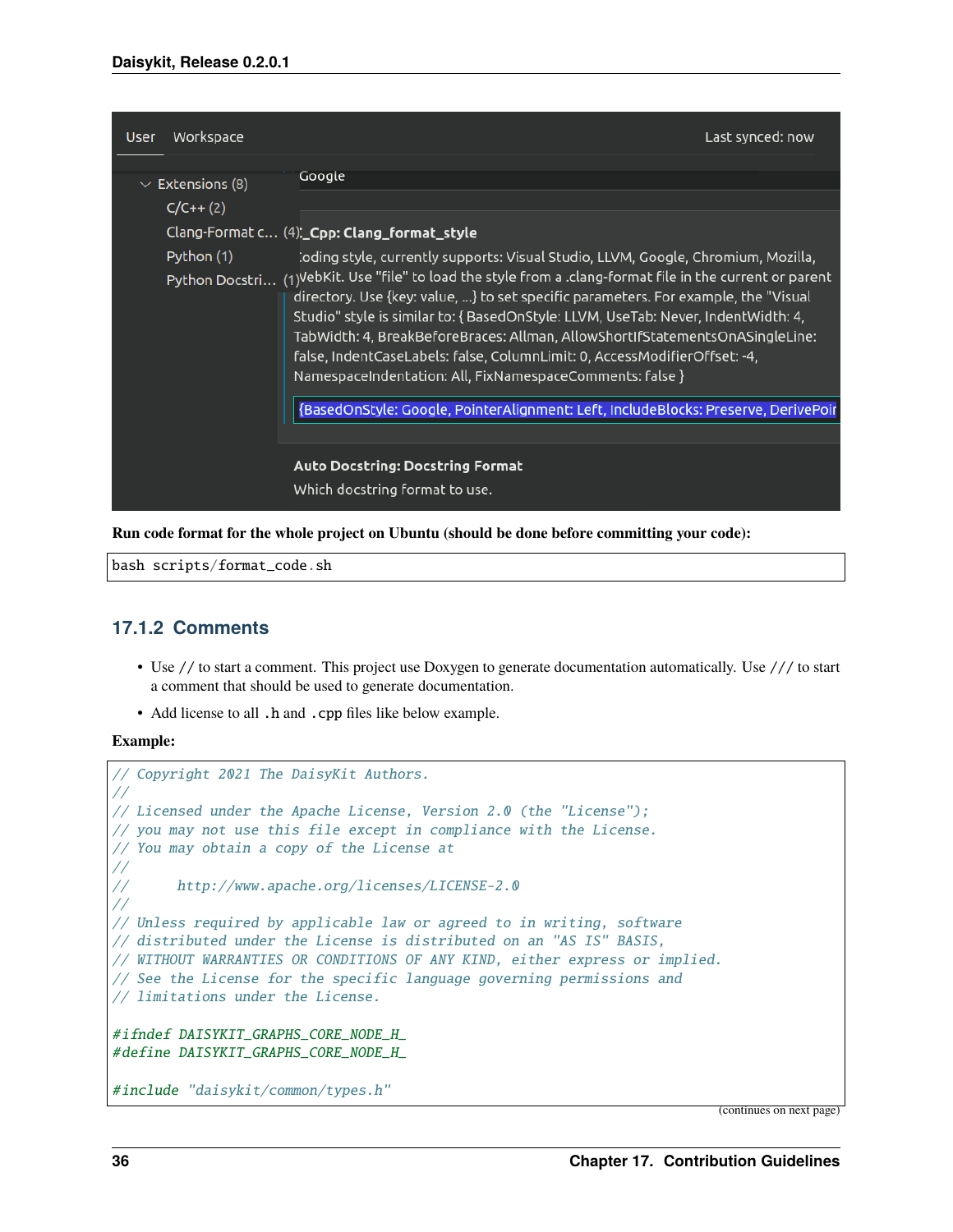```
#include "daisykit/graphs/core/connection.h"
#include "daisykit/graphs/core/node_type.h"
#include "daisykit/graphs/core/packet.h"
#include <atomic>
#include <chrono>
#include \langle map \rangle#include <memory>
#include <string>
#include <thread>
namespace daisykit {
namespace graphs {
/// A node is a processing unit which handle a task such as inferecing a model,
/// running an image processing operation, or visualizing data.
class Node {
public:
 /// Node constructor. Passing a name and node type here.
  /// Synchronous nodes (kSyncNode) processing function Tick() is activated by
  /// the previous node, which means all processing pipeline runs node by node.
  /// Asynchronous node (kAsyncNode) has a processing thread inside to run
  /// processing Tick() in a loop. Thus, these node can run paralelly.
  Node(
      const std::string& node_name, /// Node name
      NodeType node_type =
          NodeType::kAsyncNode /// Node type / operation mode.
                                /// NodeType::kSyncNode for synchronous node,
                                /// NodeType::kAsyncNode for multithreading node
  );
  /// Activate a node. This function create and activate processing thread for
  /// asynchronous node.
  void Activate();
  /// Feed data to a node. This function can be used to feed data to the input
  /// node of a graph, where there is no connection in.
  void Input(const std::string& input_name, PacketPtr packet);
  /// Add an input connection to the node.
  /// Input connections are used to get input to this node.
  void AddInputConnection(std::shared_ptr<Connection> connection);
  ...
  /// Virtual method for processing data, needs to be implemented by derived
  /// classes. This method checks and gets all required data, processes data and
  /// outputs to out connections.
  virtual void Tick() = 0;/// Getters for node info
  std::string GetNodeName();
```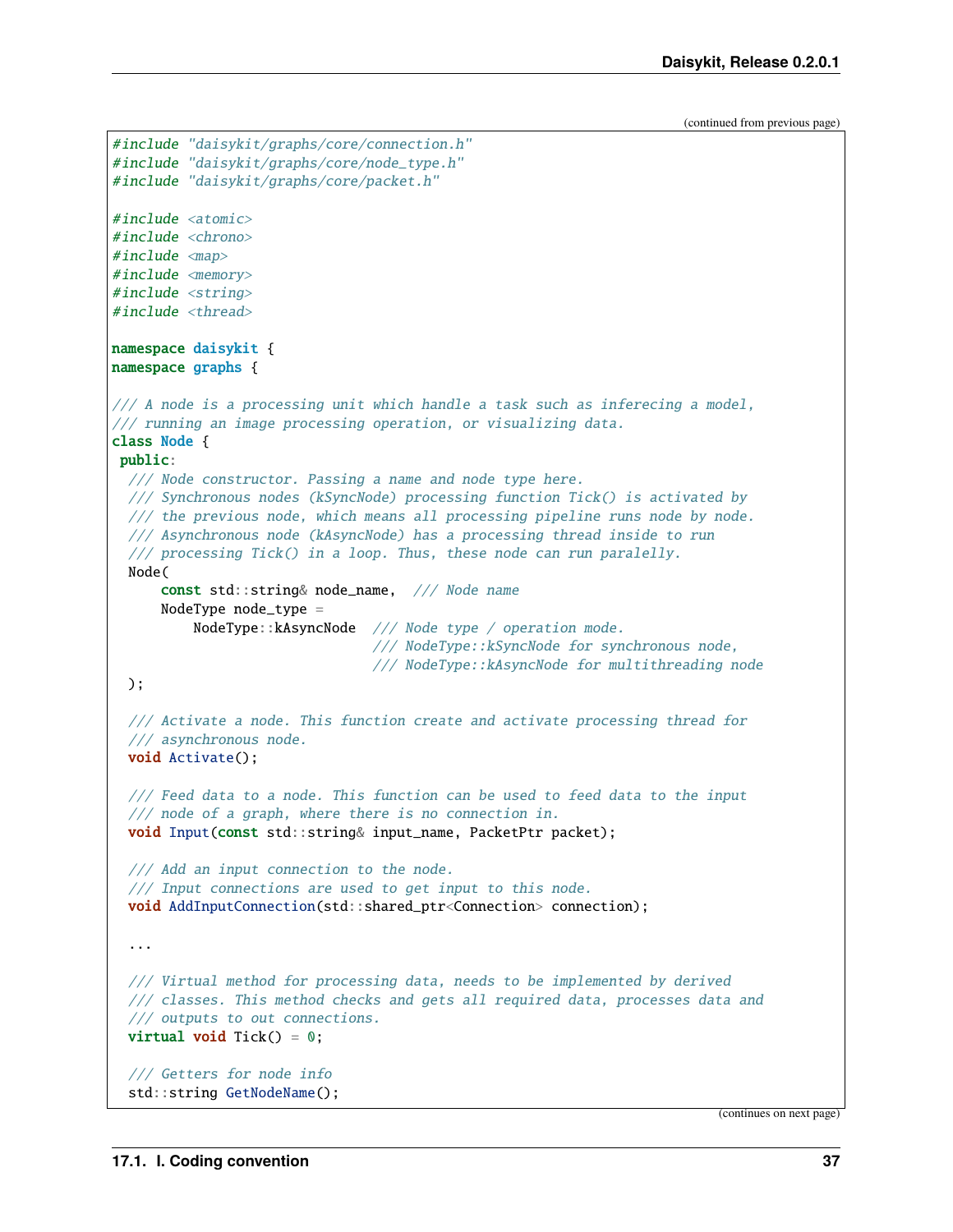```
NodeType GetNodeType();
protected:
  /// Prepare all needed input as a map for processing function.
 void PrepareInputs(std::map<std::string, PacketPtr>& input_map);
  /// Publish outputs to output connections.
 void Publish(const std::map<std::string, PacketPtr>& outputs);
private:
  /// Worker thread for each node.
  /// This thread runs Tick() function in a loop
 void WorkerThread();
 /// Start processing thread.
  std::thread SpawnWorker();
  std::atomic<bool> is_activated_;
  std::thread worker_thread_;
 std::string node_name_;
 NodeType node_type_;
 std::vector<std::shared_ptr<Connection>> in_connections_;
 std::vector<std::shared_ptr<Connection>> out_connections_;
 std::thread processing_worker_;
};
} // namespace graphs
} // namespace daisykit
#endif
```
### <span id="page-41-0"></span>**17.2 II. Contribution flow**

- Create a separated branch for each task.
- Suggested naming for git branch:
	- **–** For a new feature: feature/example
	- **–** Code refactoring: refactor/example
	- **–** Bugfix: fix/example
- The development flow should be:

```
Create a new branch for development => Write some code => Test your new code => Create a
\rightarrowpull request to master branch and add your teammates to review => Revise if needed =>\rightarrow→A teammate approves and merges your pull request after all reviewer approved.
```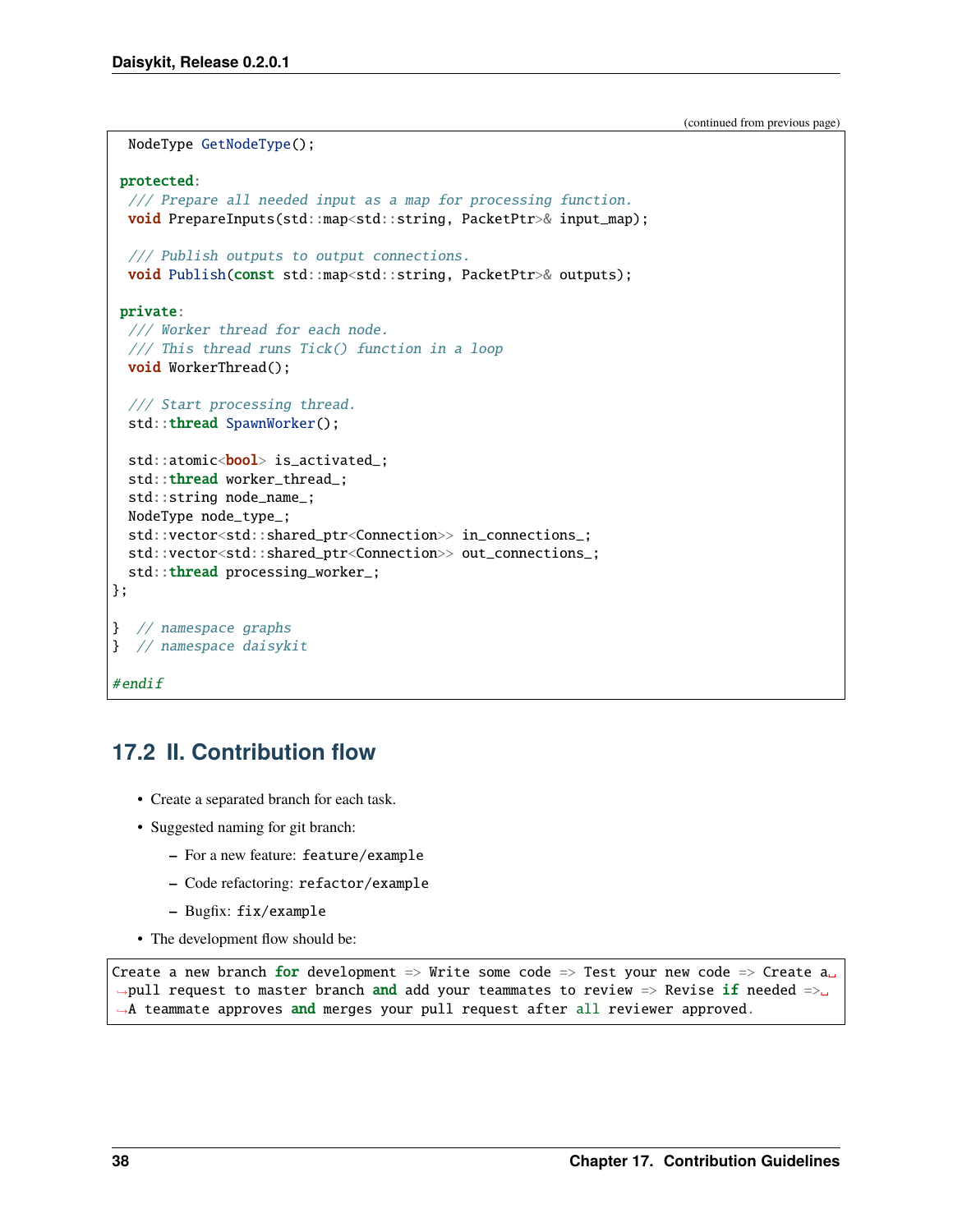### <span id="page-42-0"></span>**17.3 III. Contribute to DaisyKit SDK**

Create a pull request to [https://github.com/DaisyLabSolutions/daisykit.](https://github.com/DaisyLabSolutions/daisykit) Visit repository for the setup instructions.

**Next tasks:** Build model training code, inference code, design and build flow architecture, write documentation and tutorials.

# <span id="page-42-1"></span>**17.4 IV. Contribute to DaisyKit Android**

Create a pull request to [https://github.com/DaisyLabSolutions/daisykit-android.](https://github.com/DaisyLabSolutions/daisykit-android) Visit repository for the setup instructions.

**Next tasks:** Build wrappers for Kotlin, Java and example applications.

### <span id="page-42-2"></span>**17.5 V. Contribute to Daisykit iOS**

Create a pull request to [https://github.com/DaisyLabSolutions/daisykit-ios.](https://github.com/DaisyLabSolutions/daisykit-ios) Visit repository for the setup instructions.

**Next tasks:** Build base app, wrappers for Swift, Objective-C and example applications.